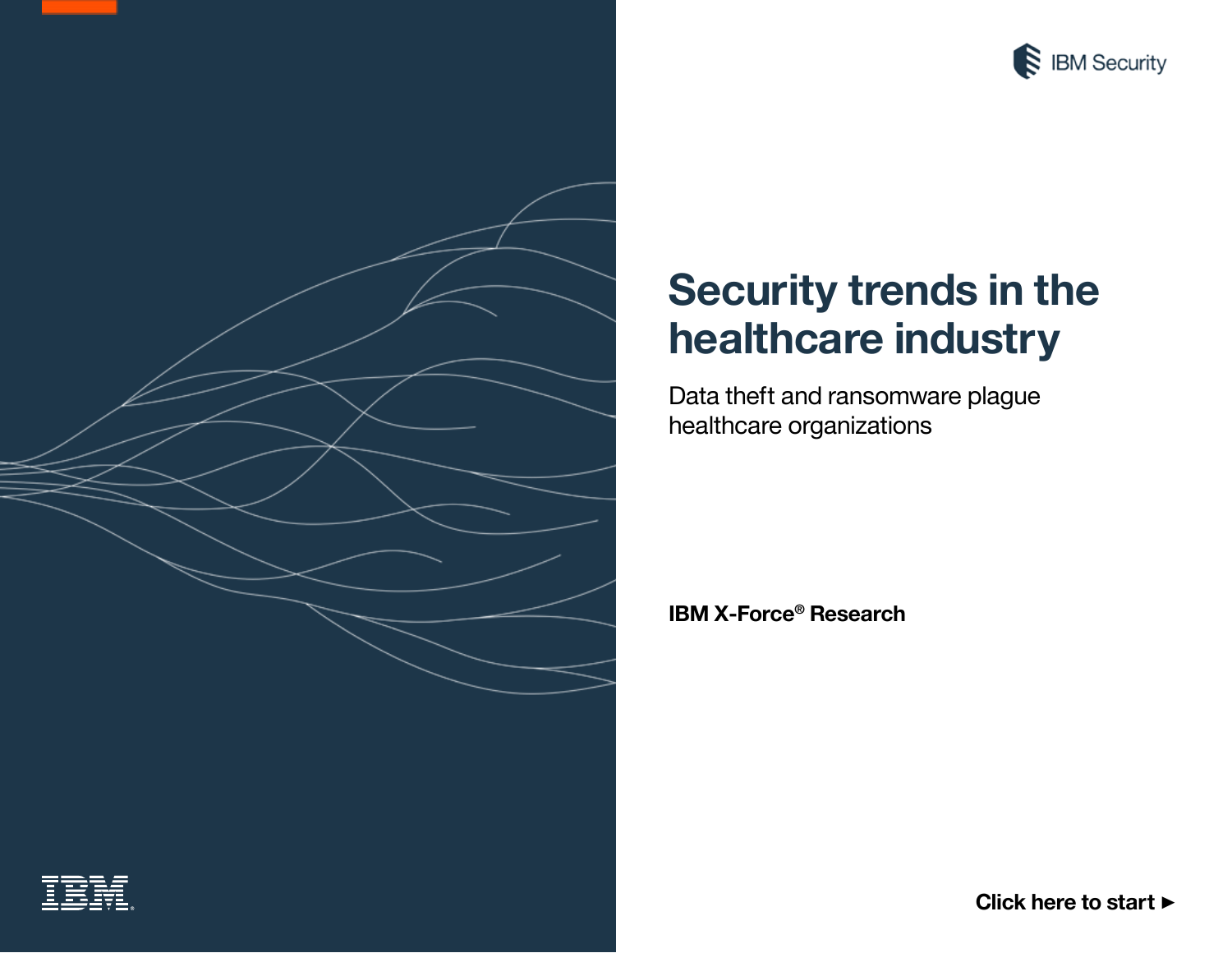<span id="page-1-0"></span>

#### **Contents**

#### **Executive overview 1 •** [2](#page-2-0)

[Healthcare data at rising risk](#page-3-0)

[Healthcare records up](#page-5-0)  for ransom

[Data compromise through](#page-6-0)  third-party vendors

[Insider threat](#page-9-0) 

[Prevalent mechanisms](#page-10-0)  of attack targeting the healthcare industry

[Fortify your cybersecurity](#page-14-0)  immune system

[A safer future for healthcare](#page-16-0)

[Protect your enterprise](#page-17-0)  while reducing cost and complexity

[About IBM Security](#page-17-0)

[About the author](#page-18-0)

**[References](#page-19-0)** 



#### **Executive Overview**

The healthcare industry got a significant wakeup call in 2015. The first six months of that year saw 62 percent of the largest healthcare security breaches—those with more than a million records compromised  $-$  of the last five years.<sup>1</sup> In 2016 the volume of compromised records was not as great, but breaches continued to cause operational, financial, and reputational damage to healthcare industry organizations, and in fact the number of breaches rose. A total of 320 breaches involving unsecured protected health information (PHI) were posted by the U.S. Department of Health and Human Services Office for Civil Rights Breach Portal, an increase of 18.5 percent over 2015.<sup>2</sup>



malicious vendors have touted an EHR as being worth \$50,<sup>3</sup> but IBM X-Force researchers have found that these days, with health records often combined for sale in the underground markets with other personal/financial data, the price may be even higher.

#### **About X-Force**

The IBM X-Force research team studies and monitors the latest threat trends including vulnerabilities, exploits, active attacks, viruses and other malware, spam, phishing, and malicious web content. In addition to advising customers and the general public about emerging and critical threats, IBM X-Force also delivers security content to help protect IBM customers from these threats. Threat intelligence content is delivered directly via the IBM X-Force Exchange collaborative platform, available at xforce.ibmcloud.com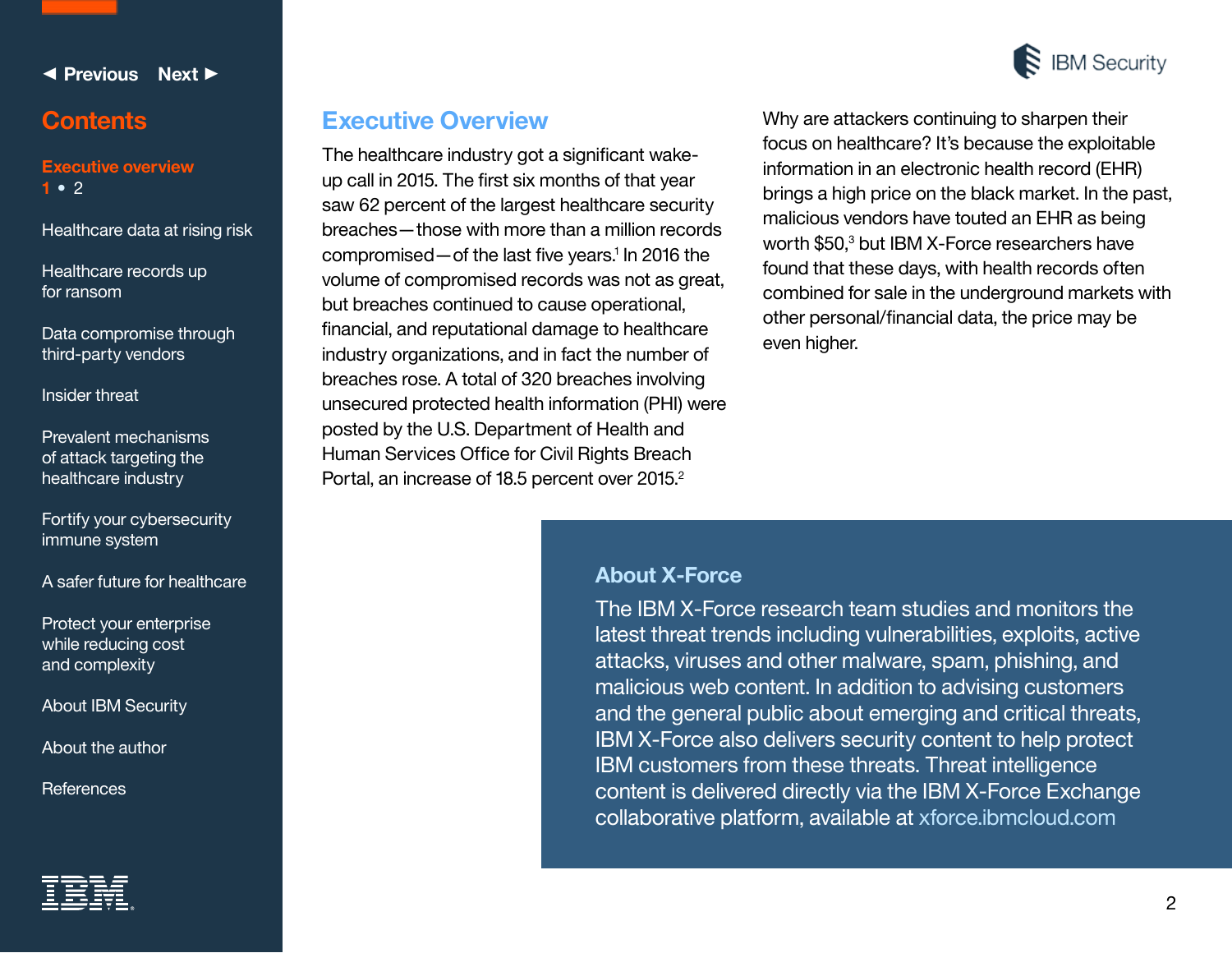

#### <span id="page-2-0"></span>**Contents**

#### **[Executive overview](#page-1-0)** [1](#page-1-0) **• 2**

[Healthcare data at rising risk](#page-3-0)

[Healthcare records up](#page-5-0)  for ransom

[Data compromise through](#page-6-0)  third-party vendors

[Insider threat](#page-9-0) 

[Prevalent mechanisms](#page-10-0)  of attack targeting the healthcare industry

[Fortify your cybersecurity](#page-14-0)  immune system

[A safer future for healthcare](#page-16-0)

[Protect your enterprise](#page-17-0)  while reducing cost and complexity

[About IBM Security](#page-17-0)

[About the author](#page-18-0)

**[References](#page-19-0)** 

Figure 1 shows an ad for such a combination, asking USD69.99 for full payment card data— "Fullz" in fraudster jargon—for an impressive package of document scans including medical and health insurance information. Spear phishing, financial fraud and medical identity theft are just a few of the ways attackers can use such data for monetary gain.

|                                                                                                                                                                                                                                                                                                               |              | <b><i><u>ECALIFORNIA</u></i></b>          |                                                                                             | * * * - HIGH QEALITY USA FULLZ ID DOCUMENT SCANS, ADCURACY GUARANTEED -- * * * * + FRESHLY HACKEDIR NEV                    |                                  |  |
|---------------------------------------------------------------------------------------------------------------------------------------------------------------------------------------------------------------------------------------------------------------------------------------------------------------|--------------|-------------------------------------------|---------------------------------------------------------------------------------------------|----------------------------------------------------------------------------------------------------------------------------|----------------------------------|--|
|                                                                                                                                                                                                                                                                                                               |              |                                           | Direct Deposit Form E-Verify Report Background Report Permanent Resident Card Scan DE-4 Wit | DOCUMENT SCANS * -- Documents that may be included-- Drivers Licence Scan Social Security Card Scan W-4 Form I-9 Employmen |                                  |  |
|                                                                                                                                                                                                                                                                                                               |              |                                           | Said by dailymoneyrsan - 10 sold since Oct 28, 2016   Magicul Linnity,                      | Trust Level 5                                                                                                              |                                  |  |
|                                                                                                                                                                                                                                                                                                               |              |                                           | Features                                                                                    |                                                                                                                            | Features                         |  |
|                                                                                                                                                                                                                                                                                                               |              | Product class<br>Quantity left<br>Ends in | Digital goods<br>1.Inlimited<br>Never                                                       | Origin country<br>Ships to<br>Payment                                                                                      | Worldwide<br>Worldwide<br>Escrow |  |
|                                                                                                                                                                                                                                                                                                               |              |                                           | Individual Profile Archives - 1 days - USD +0.00 / item                                     |                                                                                                                            |                                  |  |
|                                                                                                                                                                                                                                                                                                               |              |                                           | Purchase price: USD 69.90                                                                   |                                                                                                                            |                                  |  |
|                                                                                                                                                                                                                                                                                                               |              |                                           |                                                                                             |                                                                                                                            |                                  |  |
|                                                                                                                                                                                                                                                                                                               |              | Qty. 1<br>OUTS BTC - \$ 0602 KIM          | <b>Buy Now</b><br>Queue                                                                     |                                                                                                                            |                                  |  |
|                                                                                                                                                                                                                                                                                                               |              |                                           |                                                                                             |                                                                                                                            |                                  |  |
|                                                                                                                                                                                                                                                                                                               |              |                                           |                                                                                             |                                                                                                                            |                                  |  |
| <b>Description</b>                                                                                                                                                                                                                                                                                            | <b>Filds</b> | Refund Palicy<br><b>Feedback</b>          |                                                                                             |                                                                                                                            |                                  |  |
|                                                                                                                                                                                                                                                                                                               |              |                                           |                                                                                             |                                                                                                                            |                                  |  |
| <b>Product Description</b><br>*USA FULLZ ID DOCUMENT SCANS *                                                                                                                                                                                                                                                  |              | $* * - FRFSHYHANCHTHNFWER RFSQIDH$        | *** - HIGH QUALITY USA FULLZ ID DOCUMENT SCANS, ACCURACY GUARANTEED -- * * *                |                                                                                                                            |                                  |  |
|                                                                                                                                                                                                                                                                                                               |              |                                           |                                                                                             |                                                                                                                            |                                  |  |
|                                                                                                                                                                                                                                                                                                               |              |                                           |                                                                                             |                                                                                                                            |                                  |  |
|                                                                                                                                                                                                                                                                                                               |              |                                           |                                                                                             |                                                                                                                            |                                  |  |
| -Documents that may be included-<br>Drivers Licence Scan<br>Social Security Card Scan<br>W-4 Form<br>I-9 Employment Eligibility Form<br>Voided Check Scan<br>Direct Deposit Form<br>E-Verify Report<br>Background Report<br>Permanent Resident Card Scan<br>DE-4 Withholding Form<br>Employer Forms<br>Resume |              |                                           |                                                                                             |                                                                                                                            |                                  |  |
| Interview Notes<br>Certificate Scans<br>CFR Card Scan<br>Medical Records                                                                                                                                                                                                                                      |              |                                           |                                                                                             |                                                                                                                            |                                  |  |

**Figure 1.** Screenshot of record for sale on the dark web. Source: IBM Security research.

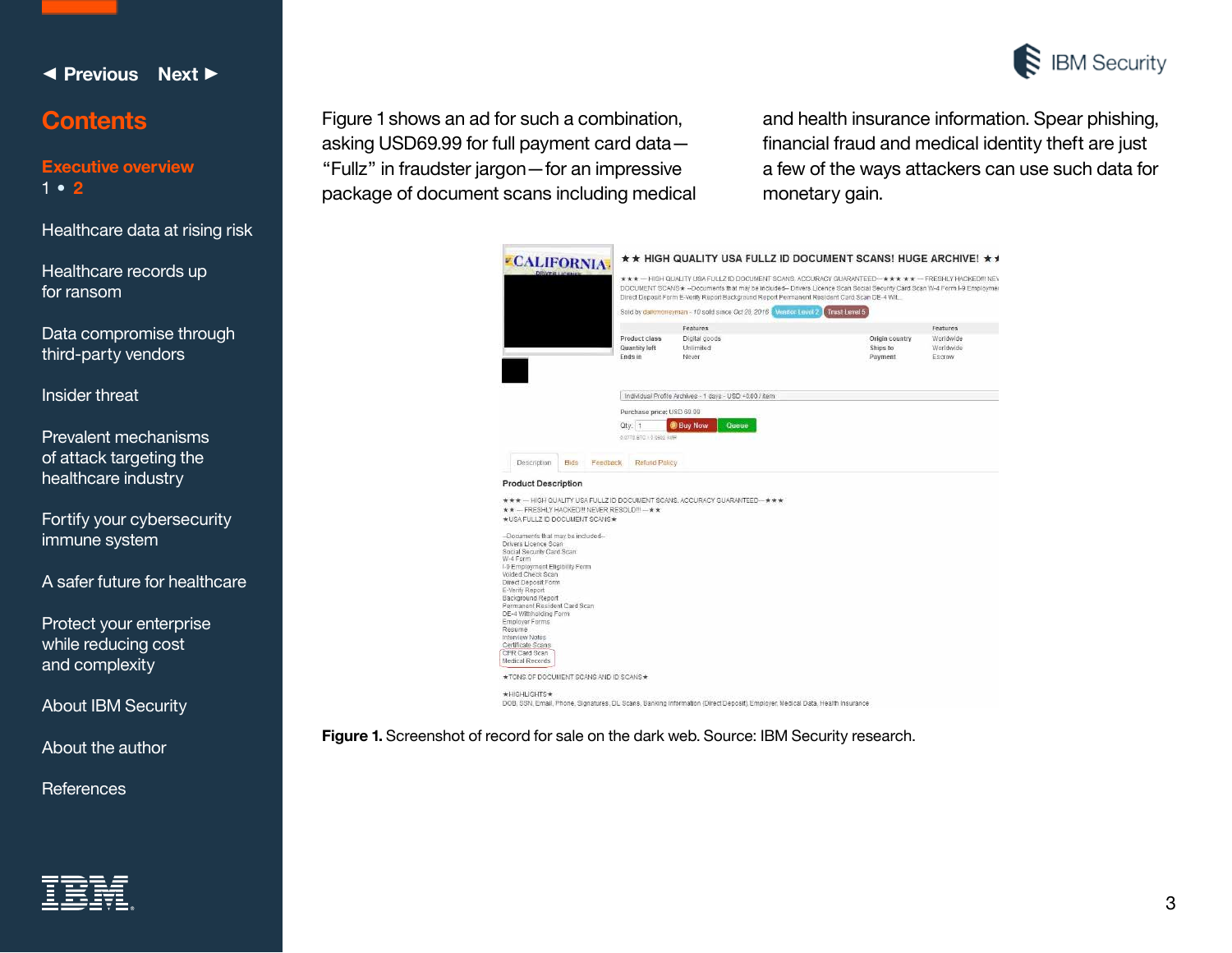

4

<span id="page-3-0"></span>◀ **[Previous](#page-2-0) [Next](#page-4-0)** ▶

#### **Contents**

[Executive overview](#page-1-0)

#### **Healthcare data at rising risk 1 •** [2](#page-4-0)

[Healthcare records up](#page-5-0)  for ransom

[Data compromise through](#page-6-0)  third-party vendors

[Insider threat](#page-9-0) 

[Prevalent mechanisms](#page-10-0)  of attack targeting the healthcare industry

[Fortify your cybersecurity](#page-14-0)  immune system

[A safer future for healthcare](#page-16-0)

[Protect your enterprise](#page-17-0)  while reducing cost and complexity

[About IBM Security](#page-17-0)

[About the author](#page-18-0)

**[References](#page-19-0)** 

#### **Healthcare data at rising risk**

Attackers' costs may be rising, but for the victim it's much worse. According to the [2016 Cost of a](https://www.ibm.com/marketing/iwm/dre/signup?source=mrs-form-1995&S_PKG=ov49542)  [Data Breach Study,](https://www.ibm.com/marketing/iwm/dre/signup?source=mrs-form-1995&S_PKG=ov49542) the healthcare industry's data breach cost, \$355 per record, is more than twice the mean across all industries of \$158 per record. Despite being under constant pressure to lower the cost of healthcare to consumers, healthcare organizations simply cannot afford to make cyber security a low business priority and risk multimillion-dollar losses to a hard-hitting attack.

It is safe to say that costs to healthcare organizations will continue to rise as one of the fastest-growing threats, ransomware, successfully wreaks havoc in the industry. An [IBM survey](https://www-01.ibm.com/marketing/iwm/dre/signup?source=mrs-form-10908&S_PKG=ov55738&ce=ISM0484&ct=SWG&cmp=IBMSocial&cm=h&cr=Security&ccy=US) released in December 2016 found that 70 percent of business executives with experience of

ransomware attacks had paid to get data back, with more than half paying over \$10,000 and one in five paying more than \$40,000. Ransom demands are likely to increase in 2017.

Ransomware and the cost of breaches aren't the only threats. Another concern, outlined in our 2016 [Security trends in the healthcare industry](http://www-01.ibm.com/common/ssi/cgi-bin/ssialias?subtype=WH&infotype=SA&htmlfid=SEL03048USEN&attachment=SEL03048USEN.PDF) report, is the introduction of risk from the Internet of Things (IoT), mobile health apps and cloud. As the healthcare industry continues to accelerate the transformation of its IT infrastructure, the need for adequate security increases apace. And the pace is dramatic. For example, in just two short years, the number of US hospitals providing patients with the ability to digitally view, download and transmit their health information jumped from just 10 percent in 2013 to 69 percent in 2015.<sup>4</sup>



Between ransomware, data breaches and the risks posed by IoT and consumer access to electronic health information, the healthcare industry is under attack.

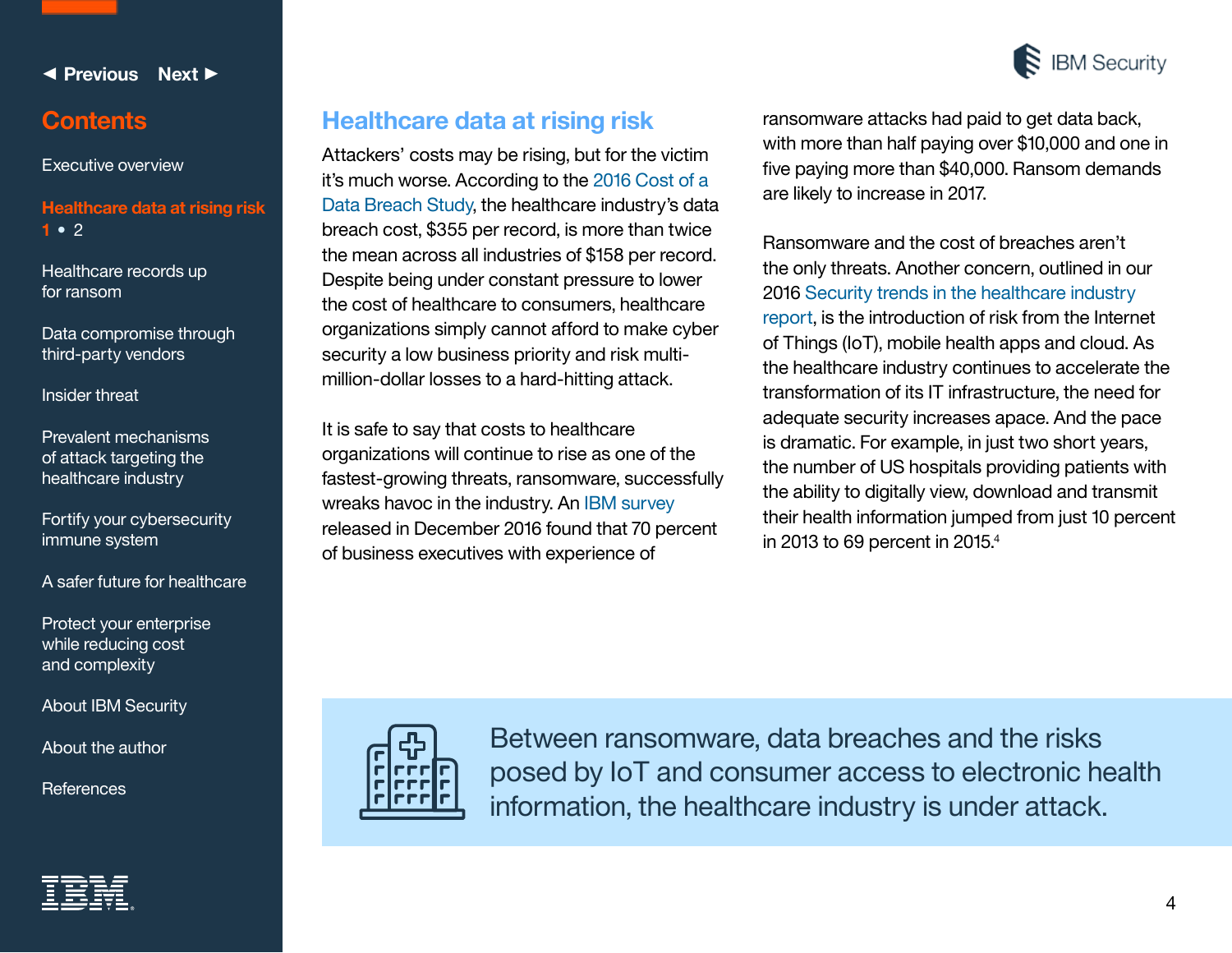

[1](#page-3-0) **• 2**

[Data compromise through](#page-6-0)  third-party vendors

[Healthcare records up](#page-5-0) 

**Healthcare data at rising ris** 

<span id="page-4-0"></span>◀ **[Previous](#page-3-0) [Next](#page-5-0)** ▶

**Contents**

[Executive overview](#page-1-0)

[Insider threat](#page-9-0) 

[Prevalent mechanisms](#page-10-0)  of attack targeting the healthcare industry

[Fortify your cybersecurity](#page-14-0)  immune system

[A safer future for healthcare](#page-16-0)

[Protect your enterprise](#page-17-0)  while reducing cost and complexity

[About IBM Security](#page-17-0)

[About the author](#page-18-0)

**[References](#page-19-0)** 



According to one report released in 2015, EHRs had replaced more than 80 percent of paperbased health records in established markets and up to 40 percent in emerging markets.<sup>5</sup> In Canada the availability of digital consumer health services more than doubled in two years,<sup>6</sup> and in Australia the Australian Digital Health Agency was created in July 2016 to drive the development and delivery of the nation's digital health.<sup>7</sup> Those are just a few examples of how technology is increasingly being used to enhance healthcare information accessibility across the globe. Along with the potential benefits of digital EHR implementation, however, come potential risks, many of which can materialize through indirect compromise such as third-party EHR vendor breaches.



Insider threat remains a serious concern, with IBM Managed Security Services (MSS) data for 2016 showing that 68 percent of all network attacks on healthcare organizations were carried out by insiders.

Unsurprisingly, the number one attack vector involved the use of malicious data input from bad actors to attempt to control or disrupt the behavior of target systems. With the increasing black-market value of healthcare records packaged into full individual profiles, attackers will increasingly set their sights on the healthcare industry. Healthy security is now a necessity. More than ever, there is an urgent need for organizations to transform a point product-based set of security solutions into an integrated security immune system.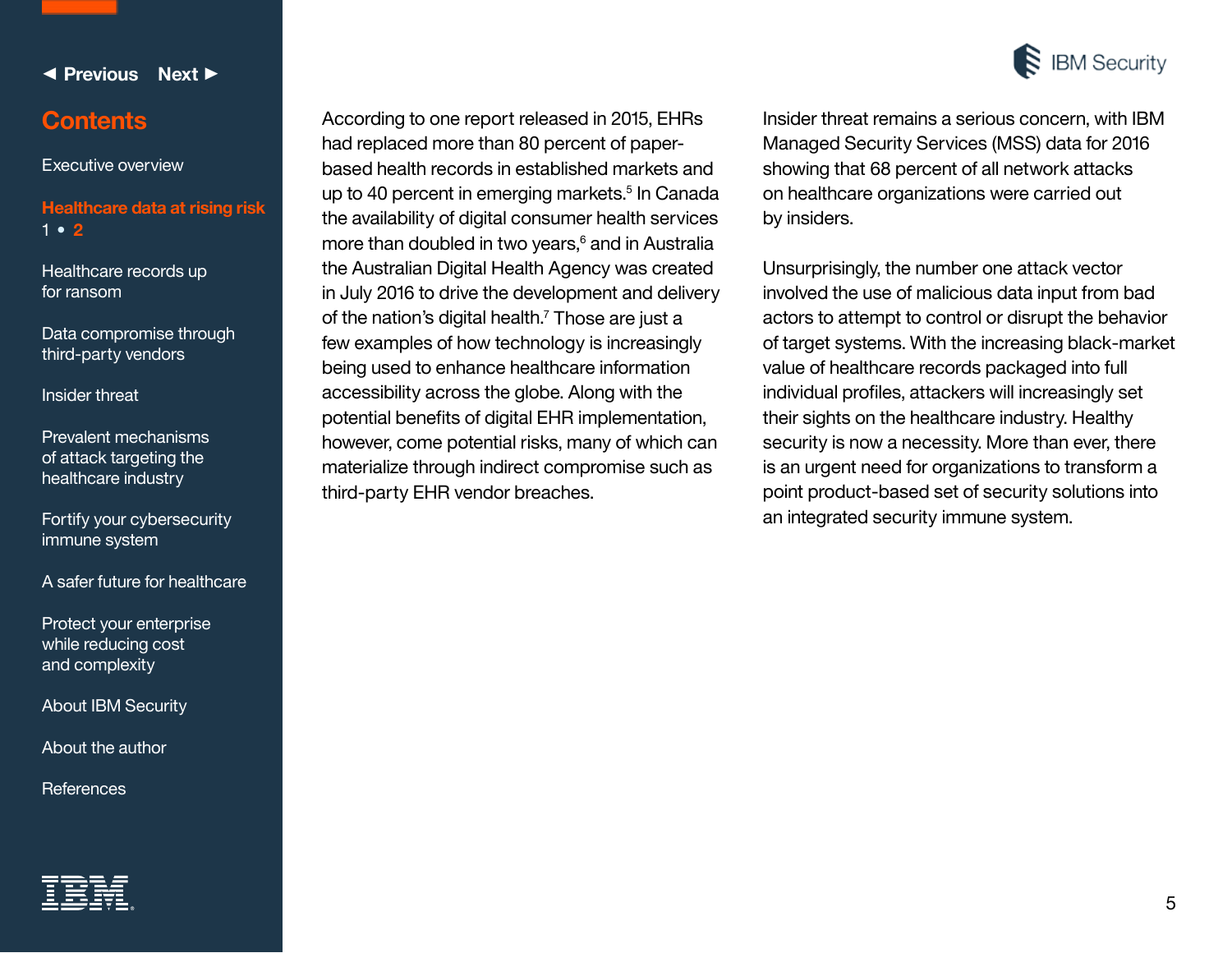

#### <span id="page-5-0"></span>**Contents**

[Executive overview](#page-1-0)

[Healthcare data at rising risk](#page-3-0)

**Healthcare records up for ransom 1 •** [2](#page-6-0)

[Data compromise through](#page-6-0)  third-party vendors

[Insider threat](#page-9-0) 

[Prevalent mechanisms](#page-10-0)  of attack targeting the healthcare industry

[Fortify your cybersecurity](#page-14-0)  immune system

[A safer future for healthcare](#page-16-0)

[Protect your enterprise](#page-17-0)  while reducing cost and complexity

[About IBM Security](#page-17-0)

[About the author](#page-18-0)

**[References](#page-19-0)** 

#### **Healthcare records up for ransom**

Ransomware flourishes. Security incidents involving this malware are expected to continue rising in 2017, $8$  and it was one of the top security threats in 2016. For example, the criminals responsible for distributing the now infamous Locky ransomware<sup>9</sup> focused on the healthcare industry early in the year. Numerous reports of incidents involving the malware surfaced globally in February, the targets including a New Zealand health board<sup>10</sup> and several hospitals in Germany.<sup>11</sup> In some cases security prevailed. The German hospitals were able to use backup data without paying the ransom, as was a Canadian hospital targeted by a different ransomware, WinPlock.<sup>12</sup>

Unfortunately, not all incidents have been so easily resolved, and perhaps healthcare organizations are targeted more often than others in this widespread malware epidemic because attackers are experiencing relative success against them. In other words, hospitals and clinics may be more willing than others to pay for the decryption of their critical and sensitive information, especially when such attacks paralyze their operations and



Many other victims have acted likewise, though often the size of the ransom paid has not been revealed for "security reasons." One US-based health facility notified customers that their electronic medical records and backup copies had all been encrypted by Cryptowall ransomware, and that "seeing no other option" they had paid an undisclosed ransom fee to regain access.14 In one unlucky twist of fate, a US medical billing and electronic health record service provider paid a ransom and got their customers' data unlocked, but then lost it due to a faulty backup system.<sup>15</sup> Americans aren't the only ones paying. One survey released in August 2016 reported that among respondents from non-US businesses, 40 percent said they too had paid a ransom to recover encrypted data.<sup>16</sup>

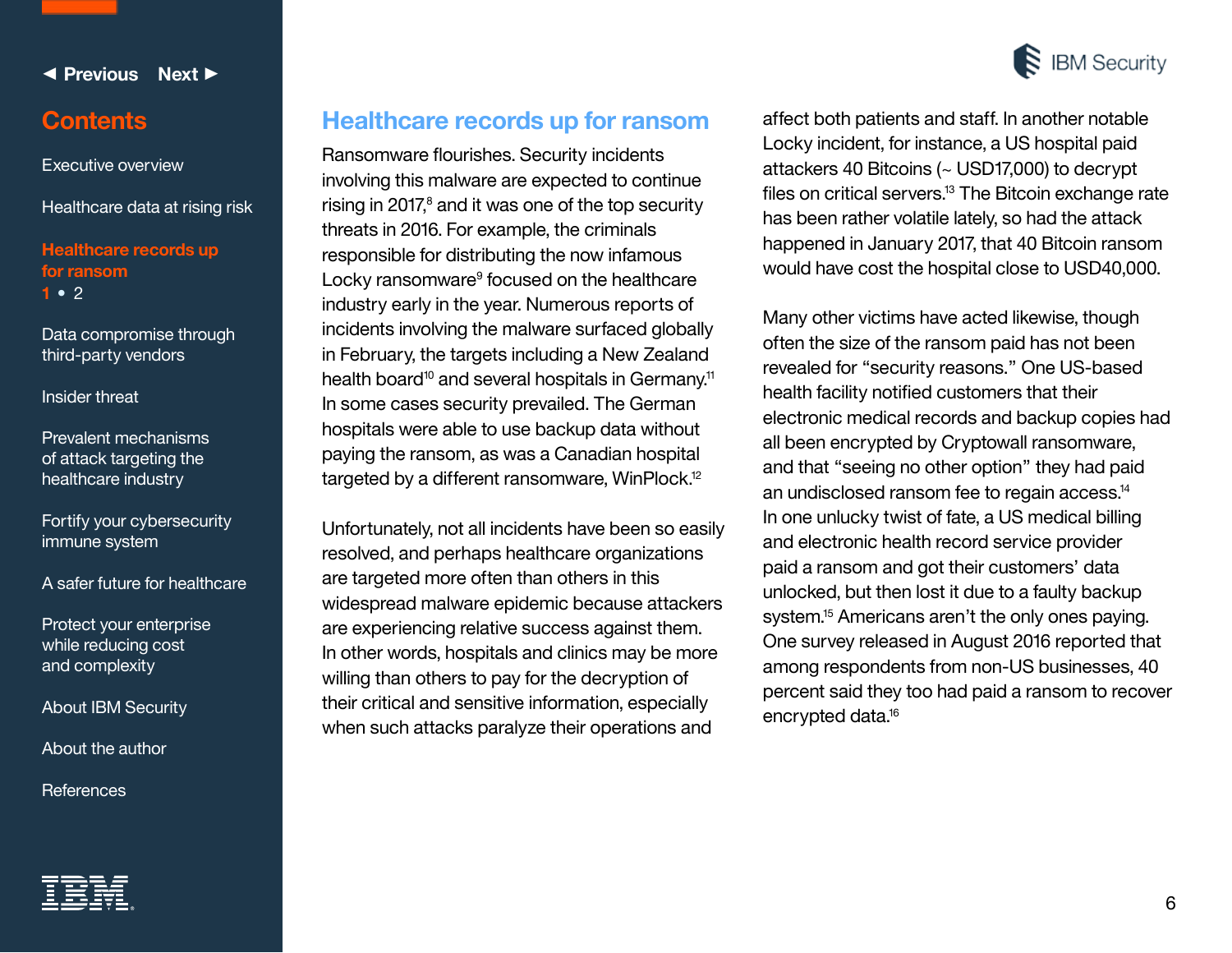

#### <span id="page-6-0"></span>**Contents**

[Executive overview](#page-1-0)

[Healthcare data at rising risk](#page-3-0)

**[Healthcare records up](#page-5-0)  for ransom** [1](#page-5-0) **• 2**

**Data compromise through third-party vendors 1 •** [2](#page-7-0) **•** [3](#page-8-0)

[Insider threat](#page-9-0) 

[Prevalent mechanisms](#page-10-0)  of attack targeting the healthcare industry

[Fortify your cybersecurity](#page-14-0)  immune system

[A safer future for healthcare](#page-16-0)

[Protect your enterprise](#page-17-0)  while reducing cost and complexity

[About IBM Security](#page-17-0)

[About the author](#page-18-0)

**[References](#page-19-0)** 

How are healthcare companies being infected by ransomware? Banking Trojans and ransomware use the same infection vectors, and increasingly, cybercriminals are delivering ransomware via spam and phishing emails designed to trick unwitting users into opening an attachment or clicking a link. IBM X-Force has found that the average ransomware attachment rate in spam emails, at 0.6 percent in 2015, ballooned to an average of 40 percent of all spam in 2016—an increase of six *thousand* percent.17 Drive-by-download is another infection vector.18 In one incident, a Canadian hospital running an outdated content management system was found to be exposing visitors to the Angler exploit kit—delivering ransomware directly from its compromised website.<sup>19</sup>

Whatever the variant or infection vector, ransomware presents all industries with the clear and costly danger of both data loss and operational impact, and many organizations in the healthcare industry may not be prepared to handle the threat. In fact, an IBM-fielded, US-based consumer and business [research study](https://www-01.ibm.com/marketing/iwm/dre/signup?source=mrs-form-10908&S_PKG=ov55738&ce=ISM0484&ct=SWG&cmp=IBMSocial&cm=h&cr=Security&ccy=US) found that businesses lack overall awareness and preparedness in the face of rising ransomware attack risk. The IBM report [Ransomware Response Guide,](https://www-01.ibm.com/marketing/iwm/dre/signup?source=mrs-form-2195&S_PKG=ov50041&ce=ISM0484&ct=SWG&cmp=IBMSocial&cm=h&cr=Security&ccy=US) designed to help organizations prepare for or deal with a ransomware attack, is a valuable source in that regard.

### **Data compromise through third-party vendors**

Your security posture is only as strong as your weakest link, and your [weakest link may be the](http://www.darkreading.com/vulnerabilities---threats/vulnerability-management/data-loss-risks-rise-in-the-age-of-collaboration/d/d-id/1326905)  [third-party](http://www.darkreading.com/vulnerabilities---threats/vulnerability-management/data-loss-risks-rise-in-the-age-of-collaboration/d/d-id/1326905) vendor with which you do business. The practice of outsourcing the management of EHRs or electronic medical records (EMRs) is growing. Hundreds of vendors are operating in the EHR management space,<sup>20</sup> and any one of them could serve as an attacker's point of entry in a healthcare data breach. The stakes can be high in this area. A breach affecting a company with a large market share could compromise multiple millions of patient records at once.

Unfortunately, such an incident isn't hypothetical. One of the largest healthcare breaches of the last five years was the compromise of a provider of software services to the healthcare industry that exposed data on almost four million individuals.<sup>21</sup> According to the company's statement on the breach, the "sophisticated cyber attack" was detected 19 days after attackers gained unauthorized access to its network. Clients weren't notified until almost a month after the attack began<sup>22</sup> — ample time for cybercriminals to conduct nefarious activities with the unsuspecting patients' information.

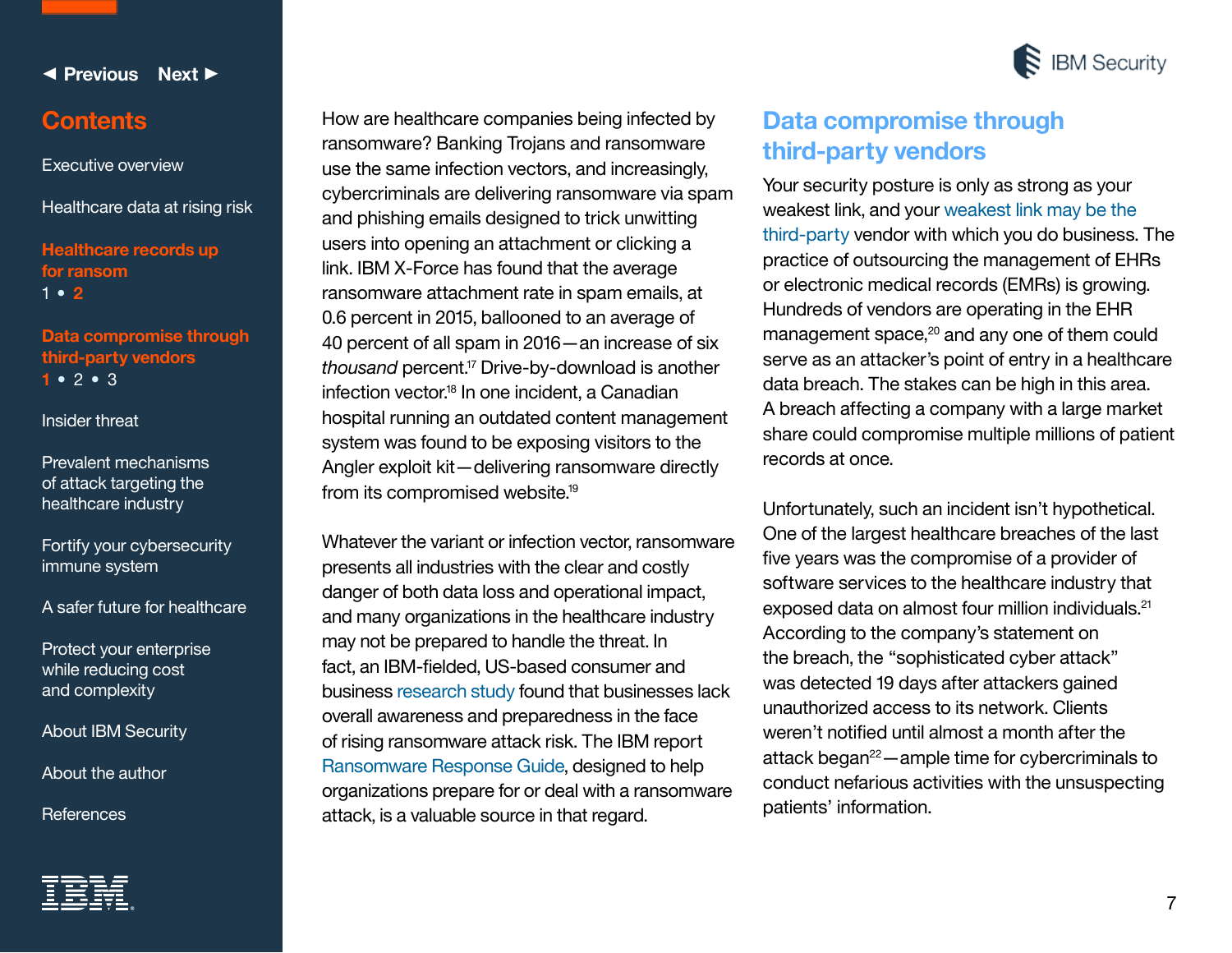

#### <span id="page-7-0"></span>**Contents**

[Executive overview](#page-1-0)

#### [Healthcare data at rising risk](#page-3-0)

[Healthcare records up](#page-5-0)  for ransom

**[Data compromise through](#page-6-0)  third-party vendors** [1](#page-6-0) **• 2 •** [3](#page-8-0)

[Insider threat](#page-9-0) 

[Prevalent mechanisms](#page-10-0)  of attack targeting the healthcare industry

[Fortify your cybersecurity](#page-14-0)  immune system

[A safer future for healthcare](#page-16-0)

[Protect your enterprise](#page-17-0)  while reducing cost and complexity

[About IBM Security](#page-17-0)

[About the author](#page-18-0)

**[References](#page-19-0)** 

In December 2015 a US-based company offering management software solutions for healthcare providers became aware that it was the victim of a cyberattack that might have occurred many months earlier, as early as January of that year.

The weapon of choice may have been credentialstealing malware allowing attackers access to systems and ultimately compromising over a quarter million health care records from more than a dozen organizations (see Figure 2).<sup>23</sup>

**Third-party EMR vendor breach**

impacted 16+ US medical practices and exposed over 200,000 patient records



**Figure 2.** Map of affected companies and number of records compromised resulting from a single third-party incident. Source: IBM X-Force Interactive Security Incidents data.

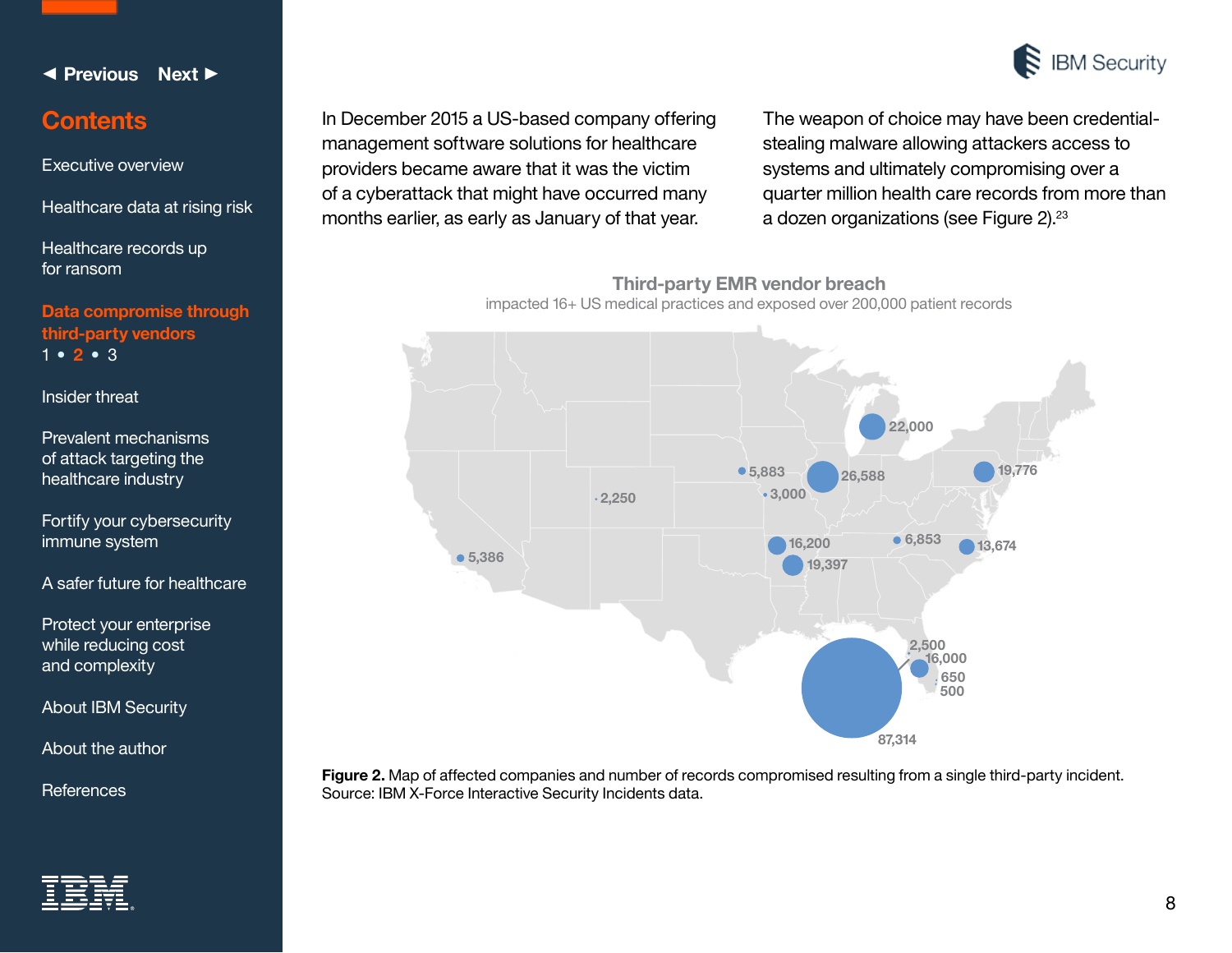

[Protect your enterprise](#page-17-0)  while reducing cost

[Prevalent mechanisms](#page-10-0)  of attack targeting the healthcare industry

#### [Executive overview](#page-1-0) [Healthcare data at rising risk](#page-3-0)

**Contents**

<span id="page-8-0"></span>◀ **[Previous](#page-7-0) [Next](#page-9-0)** ▶

[Healthcare records up](#page-5-0)  for ransom

**[Data compromise through](#page-6-0)** 

**third-party vendors**

[1](#page-6-0) **•** [2](#page-7-0) **• 3**

[Insider threat](#page-9-0) 

[Fortify your cybersecurity](#page-14-0)  immune system

[A safer future for healthcare](#page-16-0)

and complexity

[About IBM Security](#page-17-0)

[About the author](#page-18-0)

**[References](#page-19-0)** 

Malicious actors aren't the only agents of compromise. Sometimes third-party vendors can open the data of their clients' patients to potential compromise and theft through simple carelessness. In one incident reported in February 2016, patient data from several dental practices in Canada and the United States was exposed due to a misconfigured FTP server at a company that sells management software to dental offices.<sup>24</sup> In another incident, a US health organization notified over 650,000 individuals of an incident involving one of its vendors that unintentionally exposed sensitive information, including social security numbers and partial payment data, to an Internetfacing server for several days.<sup>25</sup>



A healthcare organization's ability to protect its clients' PHI often depends on how quickly its vendors can close the breach-detection gap when an incident occurs—but navigating the world of health EMR and EHR vendors can seem daunting, especially to smaller practices. Healthcare organizations need to ask their third-party vendors the right questions. Did the software developers adhere to the expectations set forth in the HIMSS' EHR Developer Code of Conduct?<sup>26</sup> Is the vendor willing to sign a comprehensive business associate agreement and be audited for compliance with HIPAA privacy and security rules? The answers will show which vendors will fit with the organization's cybersecurity program and minimize its exposure to breaches and the damage they cause.



Healthcare organizations should secure assurance that

requirements for data privacy and security.

third-party providers handling patient data meet industry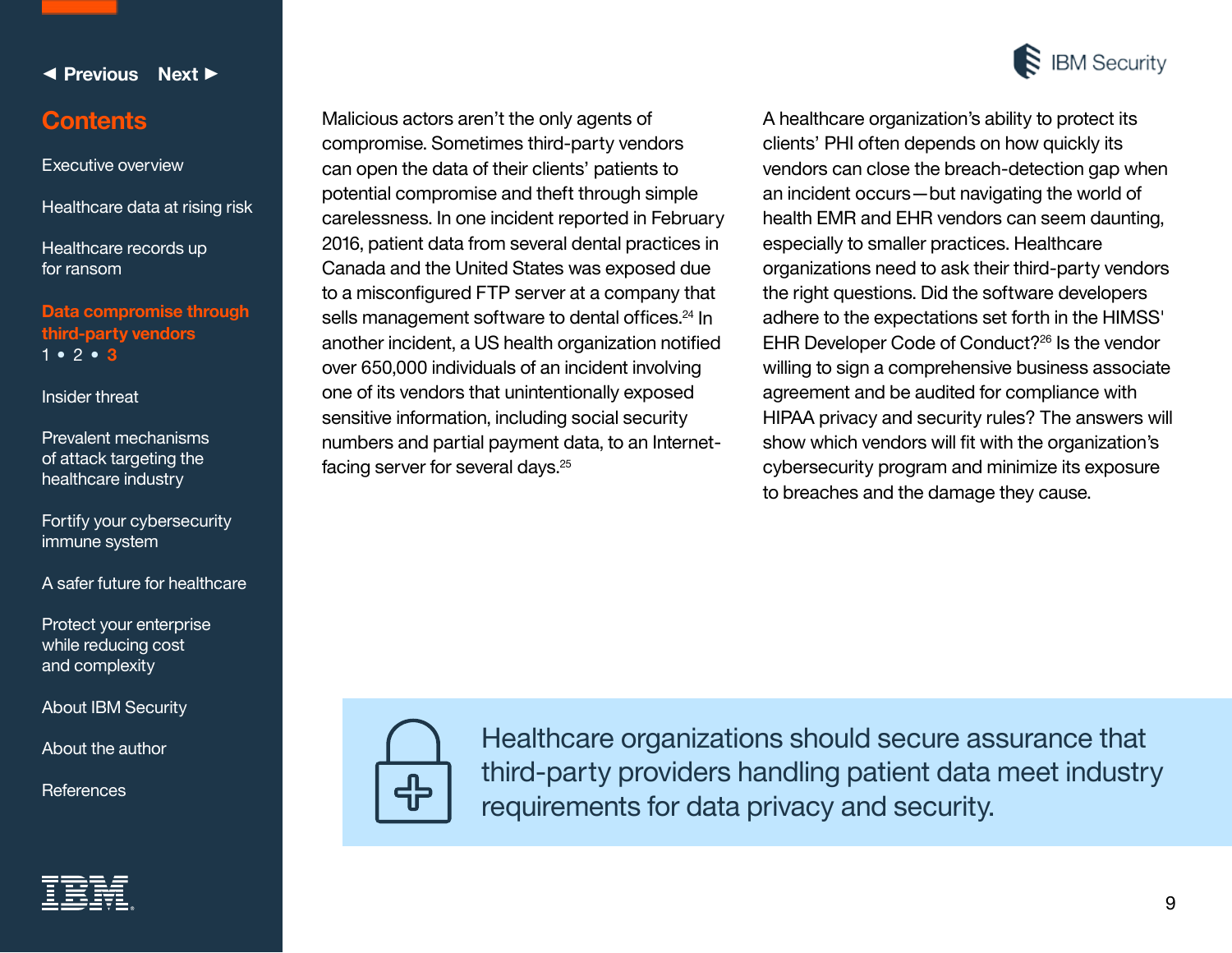

#### **Contents**

[Executive overview](#page-1-0)

<span id="page-9-0"></span>◀ **[Previous](#page-8-0) [Next](#page-10-0)** ▶

[Healthcare data at rising risk](#page-3-0)

[Healthcare records up](#page-5-0)  for ransom

[Data compromise through](#page-6-0)  third-party vendors

#### **Insider threat 1 •** [2](#page-10-0)

[Prevalent mechanisms](#page-10-0)  of attack targeting the healthcare industry

[Fortify your cybersecurity](#page-14-0)  immune system

[A safer future for healthcare](#page-16-0)

[Protect your enterprise](#page-17-0)  while reducing cost and complexity

[About IBM Security](#page-17-0)

[About the author](#page-18-0)

**[References](#page-19-0)** 

#### **Insider threat**

Healthcare organizations continue to be victimized by insiders, both malicious and inadvertent. According to IBM Managed Security Services data, 68 percent of all network attacks targeting healthcare organizations in 2016 were carried out by insiders and more than one-third of those attacks involved malicious actors. A notable incident from April 2016 highlights the danger from individuals motivated by malice. Reportedly, the personal information of children vaccinated at Chinese hospitals was obtained partly through unauthorized access and partly by malicious insiders collaborating with attackers who subsequently posted the information for sale.<sup>27</sup>

Malicious insiders are certainly a concern, but others who inadvertently or unwittingly introduce threats to your environment can cause just as much damage. From falling victim to phishing scams to misconfiguring servers to losing laptops, the mistakes and failings of an organization's otherwise loyal insiders can often give attackers a wide-open gateway into its networks. Most such

users are employees, but they can also be trusted third parties—partners, clients, maintenance contractors—with whom an organization conducts business.

The compromise of hundreds of thousands of healthcare records doesn't have to be the result of a complicated scheme. In one incident from February 2016, an unencrypted passwordprotected laptop containing the PHI of 400,000 individuals was stolen from an employee's car.<sup>28</sup> Beyond the immediate access it can open to internal networks and file shares, a stolen laptop can be easily booted to reveal passwords, stored temporary files, access to VPN connections, remote desktops, wireless encryption keys and more. And while lost laptops are a problem in all industries, the rate of reported loss in healthcare and pharmaceutical companies is unusually high, second to the top across all industries.<sup>29</sup> But how well does that fact reflect the real world? How many laptop thefts go unreported? How much data really ends up in the wrong hands this way? Tracking such statistics remains nearly impossible.

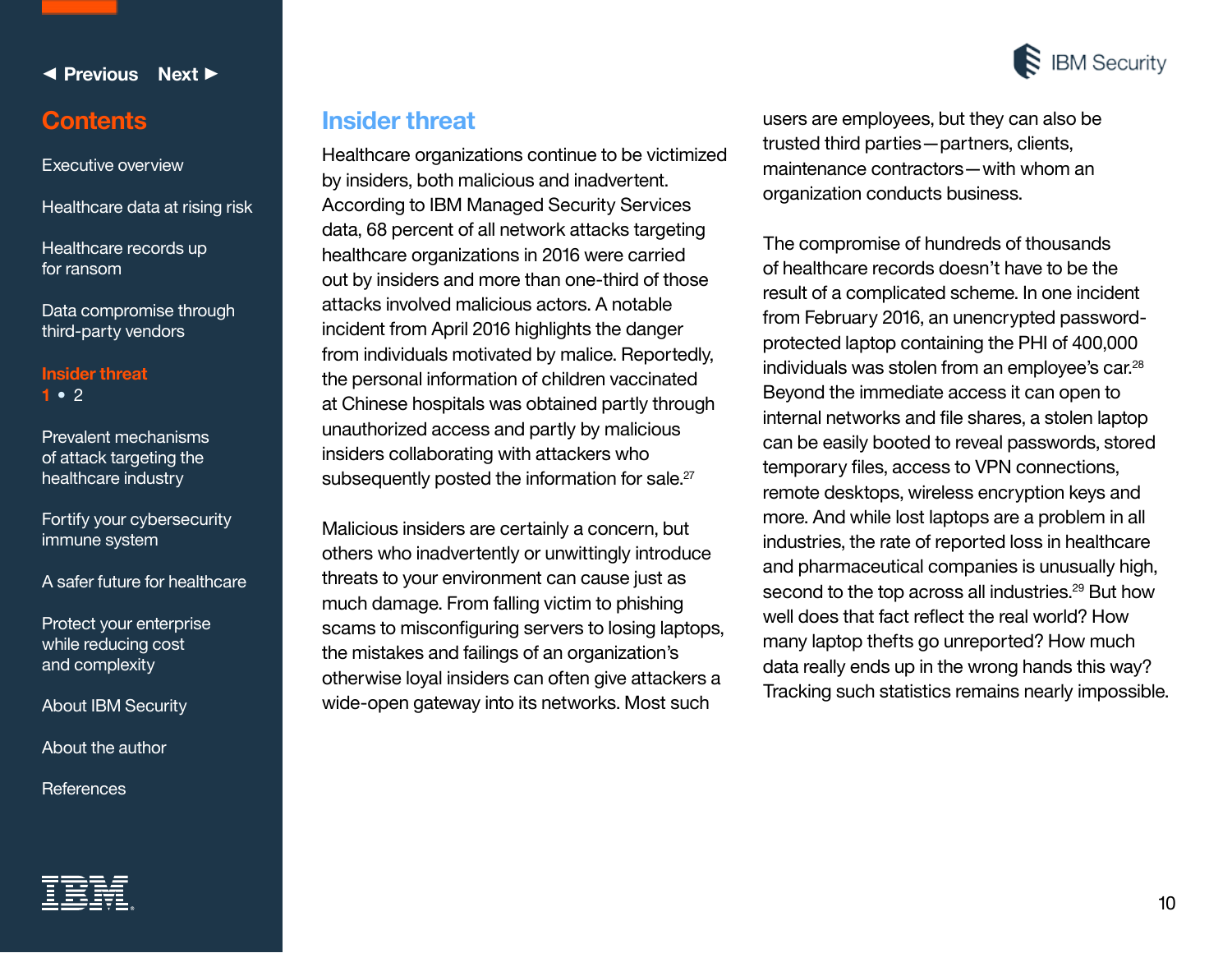

11

<span id="page-10-0"></span>◀ **[Previous](#page-9-0) [Next](#page-11-0)** ▶

#### **Contents**

[Executive overview](#page-1-0)

[Healthcare data at rising risk](#page-3-0)

[Healthcare records up](#page-5-0)  for ransom

[Data compromise through](#page-6-0)  third-party vendors

**[Insider threat](#page-9-0)**  [1](#page-9-0) **• 2**

**Prevalent mechanisms of attack targeting the healthcare industry 1 •** [2](#page-11-0) **•** [3](#page-12-0) **•** [4](#page-13-0)

[Fortify your cybersecurity](#page-14-0)  immune system

[A safer future for healthcare](#page-16-0)

[Protect your enterprise](#page-17-0)  while reducing cost and complexity

[About IBM Security](#page-17-0)

[About the author](#page-18-0)

**[References](#page-19-0)** 

And more questions. Does poor security education play a role in inadvertent incidents? One report released in September 2016 rated healthcare employees as one of lowest-performing groups on questions asked about safe password practices.<sup>30</sup> How does that trickle down to other areas of basic cybersecurity hygiene? If staff is failing to apply security updates, downloading unauthorized software, or indulging in other risky and forbidden behaviors, they could easily end up being the reason malware is running rampant on the network or ransomware is locking the patients' data.

#### **Prevalent mechanisms of attack targeting the healthcare industry**

IBM Managed Security Services, which monitors billions of events reported every year by client devices in over 130 countries, analyzed the aggregate data we accumulated between January 1, 2016 and December 31, 2016. This data provides insight into the healthcare industry's daily cyber experience.

In this section we define an attack as a security event observed in a system or network that has been identified by correlation and analytics tools as malicious activity attempting to collect, disrupt, deny, degrade, falsify or destroy information system resources, or the information itself.

We have grouped the attack types listed below according to the standard set forth by the MITRE Corporation's Common Attack Pattern Enumeration and Classification (CAPEC™) effort, which "organizes attack patterns hierarchically based on mechanisms that are frequently employed when exploiting a vulnerability."31 The only exception is the "Indicator" category.

#### **Inject unexpected items**

According to our analysis of the 2016 data, the number one attack vector targeting healthcare organizations, at 47 percent of attacks, involves those attacks that use malicious data input to attempt to control or disrupt the behavior of a target system. Command injection, which includes operating system (OS) command and SQL injection, belongs in this category. OS command injection is also known as shell command injection, for which the now infamous and widely prevalent [Shellshock](https://securityintelligence.com/tag/shellshock/) vulnerability is named. Shellshock attack activity surged across all industries prior to its [two-year anniversary](https://securityintelligence.com/researchers-detect-second-wave-shellshock-attacks-since-two-year-anniversary/) in September 2016 and made up just over one-third of all attacks targeting healthcare in 2016.

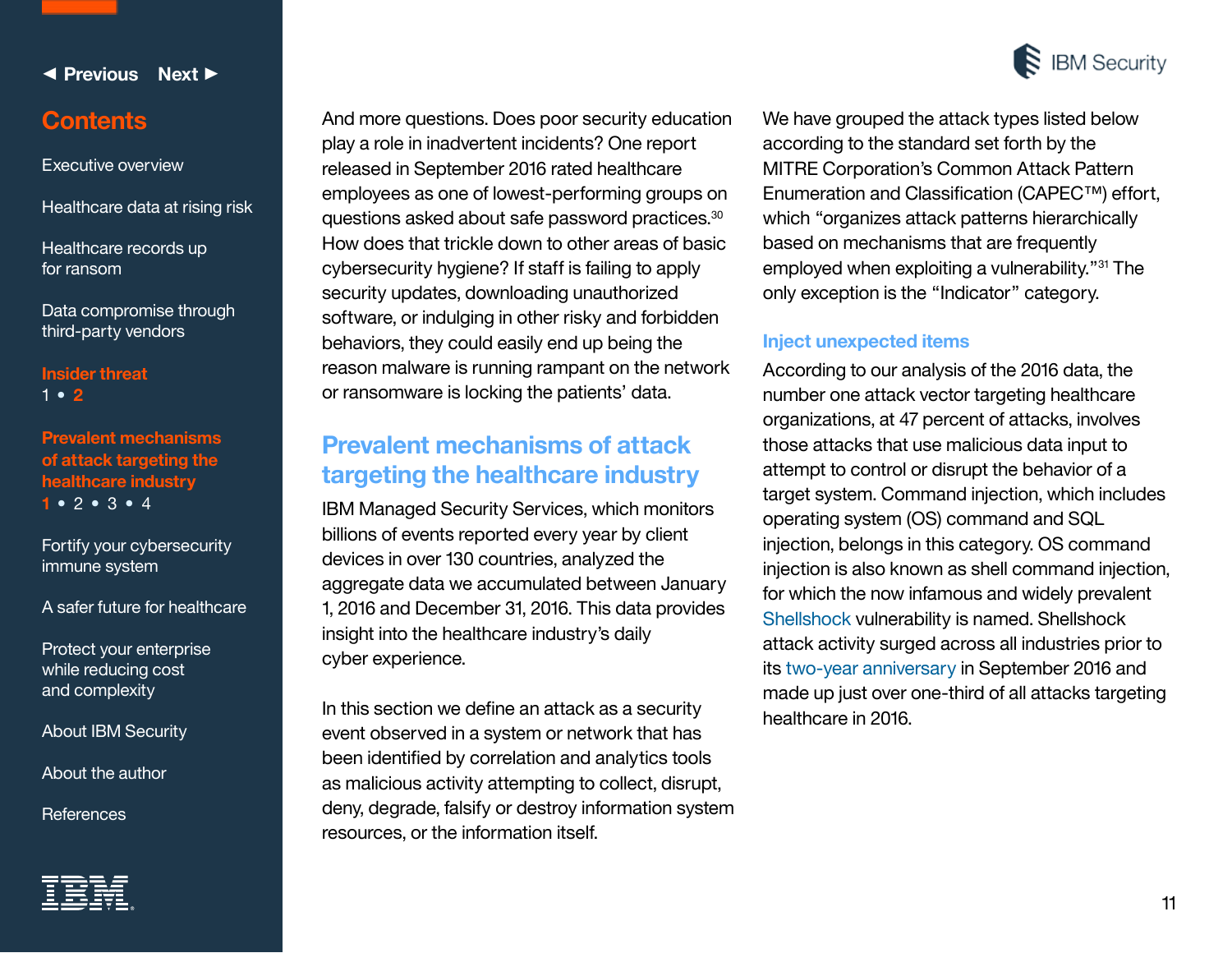

#### <span id="page-11-0"></span>**Contents**

#### [Executive overview](#page-1-0)

#### [Healthcare data at rising risk](#page-3-0)

[Healthcare records up](#page-5-0)  for ransom

[Data compromise through](#page-6-0)  third-party vendors

[Insider threat](#page-9-0) 

#### **[Prevalent mechanisms](#page-10-0)  of attack targeting the healthcare industry**  [1](#page-10-0) **• 2 •** [3](#page-12-0) **•** [4](#page-13-0)

[Fortify your cybersecurity](#page-14-0)  immune system

[A safer future for healthcare](#page-16-0)

[Protect your enterprise](#page-17-0)  while reducing cost and complexity

[About IBM Security](#page-17-0)

[About the author](#page-18-0)

**[References](#page-19-0)** 



#### **Manipulate data structures**

The number two attack vector, accounting for 19 percent of attacks, was attempting to gain unauthorized access through the manipulation of system data structures. As CAPEC states, "Often, vulnerabilities [such as buffer overflow vulnerabilities], and therefore exploitability of these data structures, exist due to ambiguity and assumption in their design and prescribed handling."<sup>32</sup>

#### **Manipulate system resources**

Attacks attempting to manipulate some aspect of a resource's state or availability accounted for nine percent of all attacks. Resources include files, applications, libraries and infrastructure and configuration information. Successful attacks in this category could allow the attacker to cause a denial of service as well as execute arbitrary code on the target machine.

#### **Employ probabilistic techniques**

The fourth most prevalent mechanism of attack, at six percent, involved an attacker "using probabilistic techniques to explore and overcome security properties of the target."<sup>33</sup> Most of the activity involved brute-force password attacks, a tactic in which an intruder tries to guess a username and password combination to gain unauthorized access to a system or data. Most of the attacks observed targeted the Secure Shell (SSH) service. Attackers favor SSH because it provides shell account access across the network.

#### **Indicator**

A cyber threat indicator consists of certain observable conditions as well as contextual information about the condition or pattern. These events, which accounted for six percent of the total in the data analyzed, could indicate either a compromise or an attempted attack on the target system. A large percentage of the activity involved targeted systems experiencing many (100-plus) external destinations in a short time, which might indicate a compromised internal host. If compromised, a host could be attacking other targets or communicating with other compromised hosts.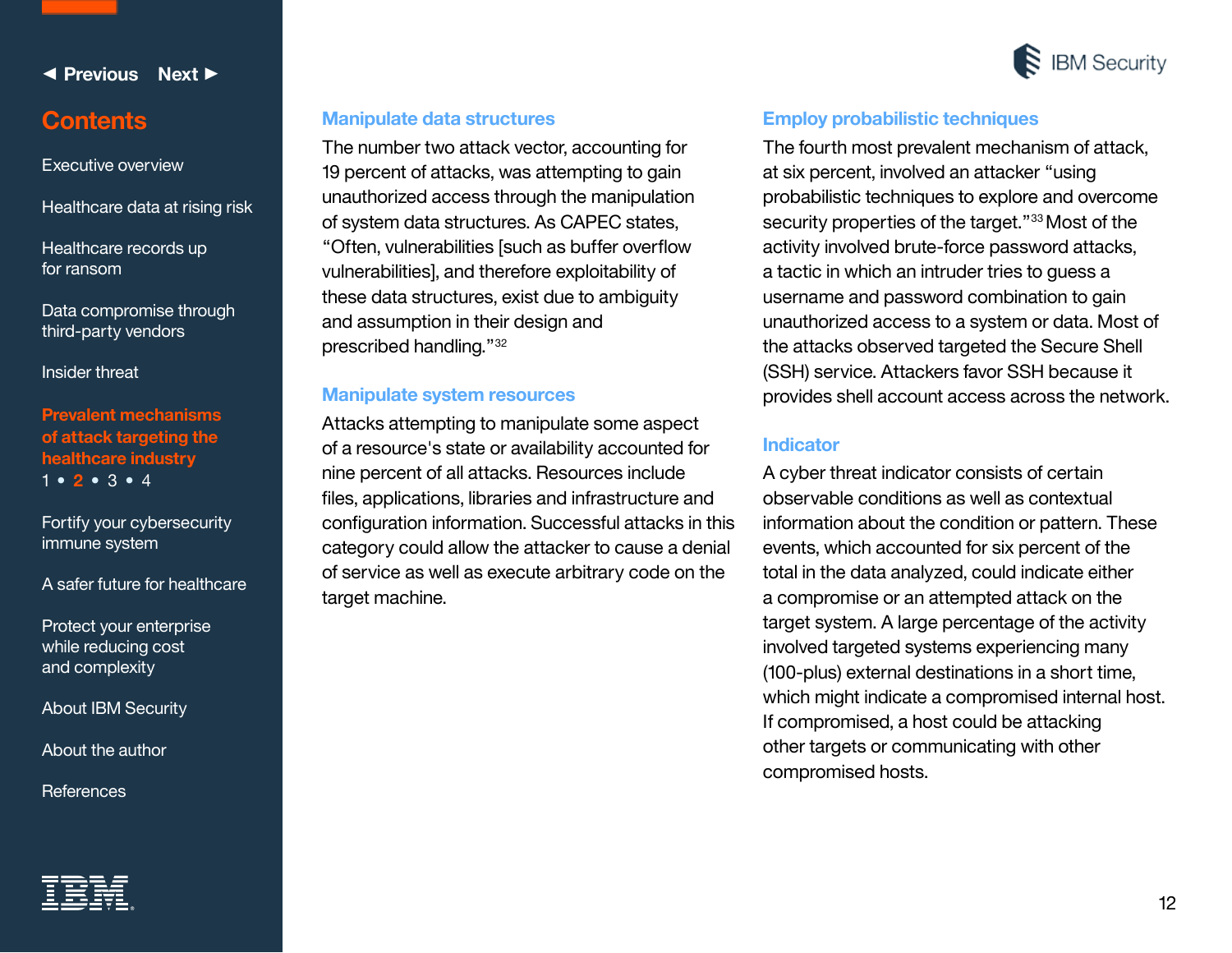

utilizes to manage identity and authentication"<sup>36</sup> accounted for two percent of attacks. Most of the attacks observed in this category involved the exploitation of vulnerabilities in the target's client/ server communication channel for authentication and data integrity by leveraging the implicit trust a server places in what it believes to be a valid client.

through the "exploitation of weaknesses, limitations

**Subvert access control**

# employee credentials.35

Attacks attempting to subvert access control

and assumptions in the mechanisms a target

#### **Engage in deceptive interaction**

Accounting for three percent of attacks, attempts to fool victims into opening malicious documents or clicking on links to malicious sites are proving very successful in the healthcare industry. The suspect documents and links are often delivered via phishing campaigns. [One](https://en.wikipedia.org/wiki/Anthem_medical_data_breach) of the most devastating healthcare breaches reported to date, which compromised the information of nearly 80 million individuals, is suspected to have been initiated via phishing, which led to the attacker's obtaining

#### **Abuse existing functionality**

Four percent of attacks involved those attempting to abuse or manipulate "one or more functions of an application in order to achieve a malicious objective not originally intended by the application, or to deplete a resource to the point that the target's functionality is affected."34 Successful attacks in this category could allow the attacker to obtain sensitive information or cause a denial of service, as well as execute arbitrary code on the target machine.

#### **Collect and analyze information**

Attacks focused on the gathering, collection and theft of information made up four percent of attack attempts targeting client devices. Most of these attacks involved fingerprinting, often viewed as a kind of pre-attack to gather information on potential targets and discover existing weaknesses in them. Essentially, an attacker compares output from a target system to known "fingerprints" that uniquely identify specific details about the target, such as the type or version of its operating system or application. Attackers can use the information to exploit known vulnerabilities in the target organization's IT infrastructure.

#### <span id="page-12-0"></span>◀ **[Previous](#page-11-0) [Next](#page-13-0)** ▶

#### **Contents**

[Executive overview](#page-1-0)

[Healthcare data at rising risk](#page-3-0)

[Healthcare records up](#page-5-0)  for ransom

[Data compromise through](#page-6-0)  third-party vendors

[Insider threat](#page-9-0) 

#### **[Prevalent mechanisms](#page-10-0)  of attack targeting the healthcare industry**  [1](#page-10-0) **•** 2 **[•](#page-11-0) 3 •** [4](#page-13-0)

[Fortify your cybersecurity](#page-14-0)  immune system

[A safer future for healthcare](#page-16-0)

[Protect your enterprise](#page-17-0)  while reducing cost and complexity

[About IBM Security](#page-17-0)

[About the author](#page-18-0)

**[References](#page-19-0)** 



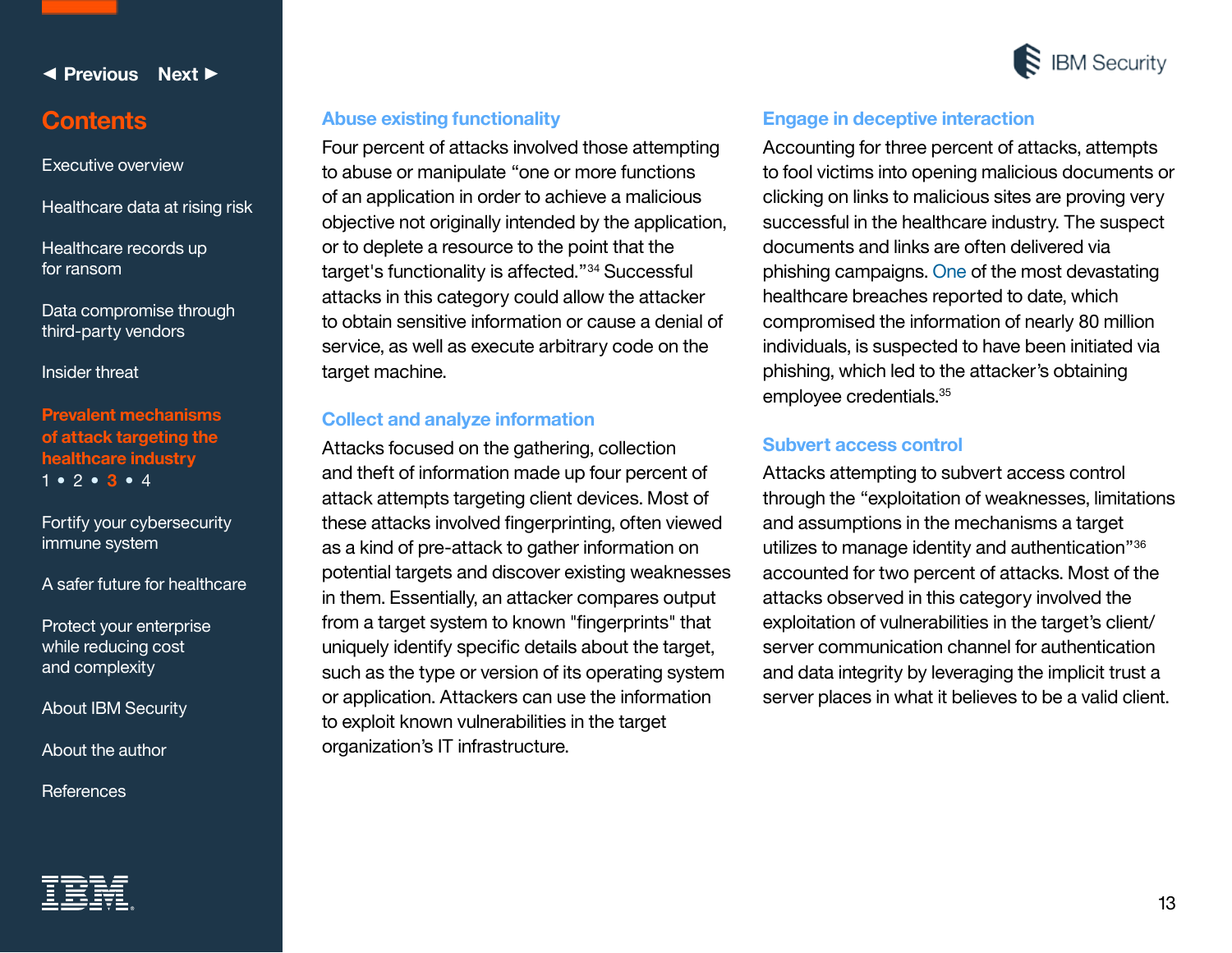<span id="page-13-0"></span>



#### **Contents**

[Executive overview](#page-1-0)

[Healthcare data at rising risk](#page-3-0)

[Healthcare records up](#page-5-0)  for ransom

[Data compromise through](#page-6-0)  third-party vendors

[Insider threat](#page-9-0) 

**[Prevalent mechanisms](#page-10-0)  of attack targeting the healthcare industry**  [1](#page-10-0) **•** [2](#page-11-0) **•** [3](#page-12-0) **• 4**

[Fortify your cybersecurity](#page-14-0)  immune system

[A safer future for healthcare](#page-16-0)

[Protect your enterprise](#page-17-0)  while reducing cost and complexity

[About IBM Security](#page-17-0)

[About the author](#page-18-0)

**[References](#page-19-0)** 





**Figure 3.** Prevalent mechanisms of attack targeting healthcare industry. Source: IBM Managed Security Services data (January 1, 2016 – December 31, 2016).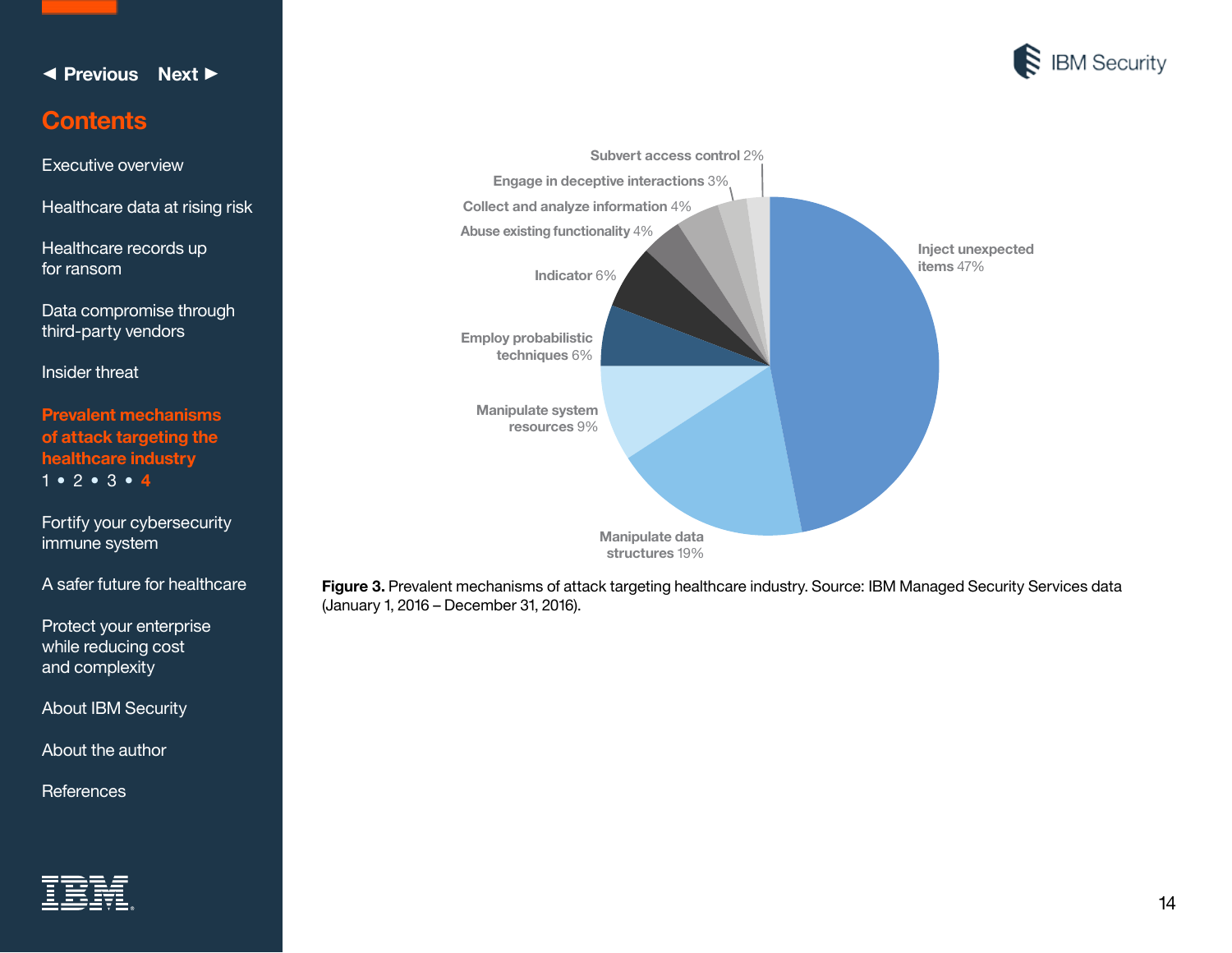

#### <span id="page-14-0"></span>**Contents**

[Executive overview](#page-1-0)

#### [Healthcare data at rising risk](#page-3-0)

[Healthcare records up](#page-5-0)  for ransom

[Data compromise through](#page-6-0)  third-party vendors

[Insider threat](#page-9-0) 

[Prevalent mechanisms](#page-10-0)  of attack targeting the healthcare industry

#### **Fortify your cybersecurity immune system 1 •** [2](#page-15-0) **•** [3](#page-16-0)

[A safer future for healthcare](#page-16-0)

[Protect your enterprise](#page-17-0)  while reducing cost and complexity

[About IBM Security](#page-17-0)

[About the author](#page-18-0)

**[References](#page-19-0)** 



#### **Fortify your cybersecurity immune system**

The risk factors and data on actual attacks make it very clear. The time for healthcare organizations to strengthen their information security posture from top to bottom—employee training, third party control, proper technological solutions, the works is now. The guidance provided in the 2016 [Security](http://www-01.ibm.com/common/ssi/cgi-bin/ssialias?subtype=WH&infotype=SA&htmlfid=SEL03048USEN&attachment=SEL03048USEN.PDF)  [trends in the healthcare industry report](http://www-01.ibm.com/common/ssi/cgi-bin/ssialias?subtype=WH&infotype=SA&htmlfid=SEL03048USEN&attachment=SEL03048USEN.PDF) still holds true. First and foremost, cyber security has to be a business priority. If so, there will be adequate budgetary allocations, a dedicated information security person to run the show, and an incident response plan, or IRP, to help you comply with HIPAA and other regulations. You may also be reviewing medical devices for security issues and applying essential data protection methods. Those are the basics. What else can your healthcare organization do to fortify its cybersecurity immune system?

#### **Backup your data with the threat in mind**

Ransomware is a growing and significant trend. If ransomware defeats your protection strategy and renders your data encrypted and unrecoverable, your next best strategy is to have a regularly updated backup. You're still bound to lose some data—how much depends on how long it's been since your last backup—but the loss will be far less devastating than it would be without any backup at all. Services such as [IBM Resiliency Backup as](file:///L:/AppData/Local/Microsoft/Windows/INetCache/Content.Outlook/AppData/Local/Downloads/IBM%20Resiliency%20Backup%20as%20a%20Service)  [a Service](file:///L:/AppData/Local/Microsoft/Windows/INetCache/Content.Outlook/AppData/Local/Downloads/IBM%20Resiliency%20Backup%20as%20a%20Service) can protect your data with fast, flexible cloud-based backup and recovery.

Just having backups isn't enough. You also need to test them. In several cases seen by IBM X-Force Incident Response and Intelligence Services, companies that had never tested their backups found they didn't work when they tried to restore their data.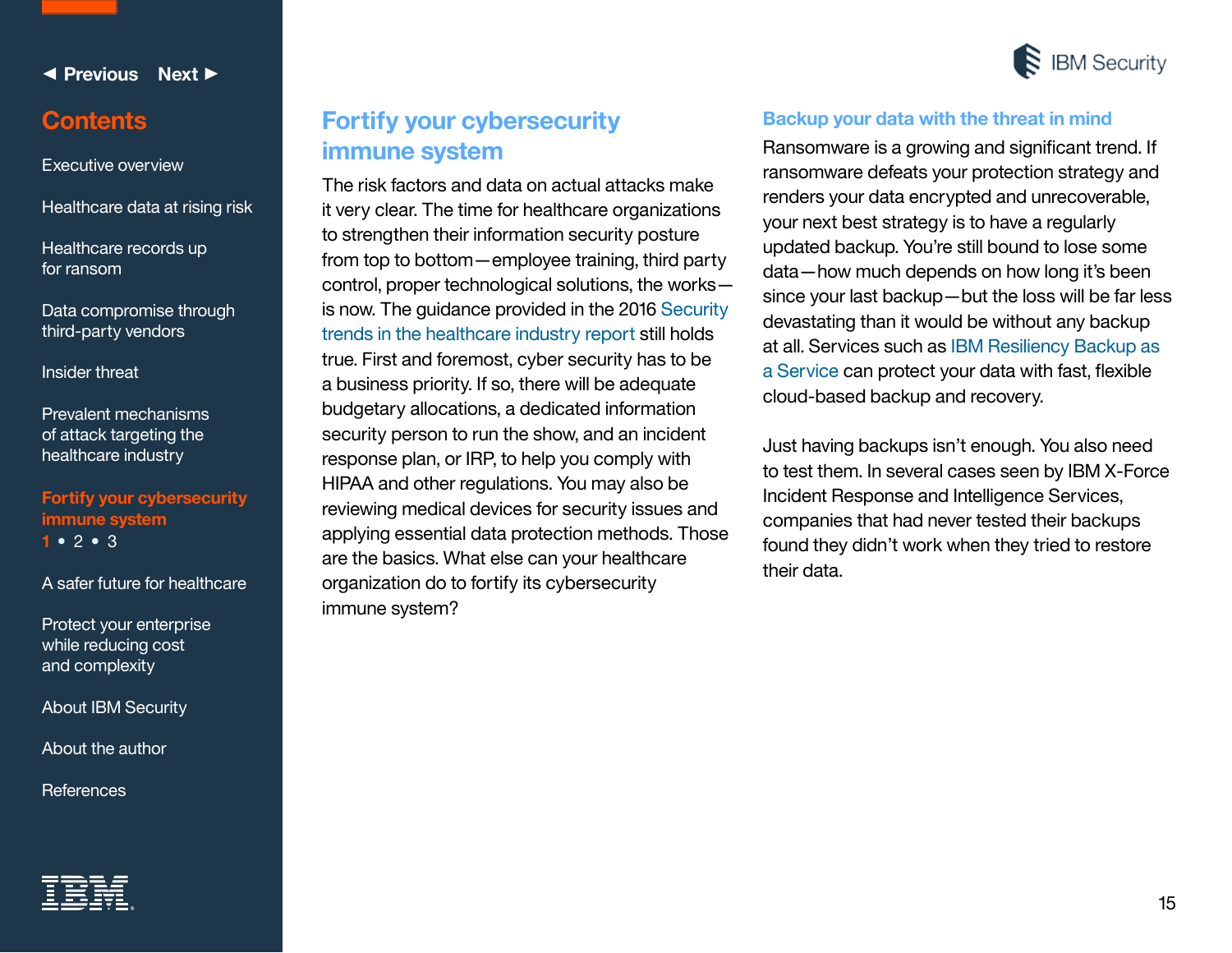

#### <span id="page-15-0"></span>**Contents**

[Executive overview](#page-1-0)

[Healthcare data at rising risk](#page-3-0)

[Healthcare records up](#page-5-0)  for ransom

[Data compromise through](#page-6-0)  third-party vendors

[Insider threat](#page-9-0) 

[Prevalent mechanisms](#page-10-0)  of attack targeting the healthcare industry

#### **[Fortify your cybersecurity](#page-14-0)  immune system** [1](#page-14-0) **• 2 •** [3](#page-16-0)

[A safer future for healthcare](#page-16-0)

[Protect your enterprise](#page-17-0)  while reducing cost and complexity

[About IBM Security](#page-17-0)

[About the author](#page-18-0)

**[References](#page-19-0)** 

#### **Mitigate internal threats**

Insiders who compromise sensitive data often act undetected. Their legitimate access to the information makes it difficult to spot a breach: they could interact with that data every day in order to do their jobs, and then one day access it for nefarious ends. For this reason, it is important for security teams to take an integrated approach across several technology and business areas to both reduce their exposure to these types of threats, and better detect them when they do occur.

To reduce exposure, companies must combine data security and identity and access management solutions to protect their sensitive data and govern the access of all legitimate users. The more end users have access to sensitive information, the greater the chance that someone will put it at risk, either maliciously or by mistake. Companies must ensure they are limiting access to only those users that absolutely need it, and that controls stay current as the user population changes and evolves over time. Similarly, the easier the information is to access, and the more places it resides, the higher the chances that an insider, or an outsider with stolen credentials, will be able to gain access for the wrong reasons.

Solutions that include an identity manager and account-provisioning component, such as IBM Privileged Identity Manager, help an organization centrally manage and audit the use of privileged IDs across different scenarios. Solutions like [IBM](http://www-03.ibm.com/software/products/en/ibm-security-guardium-family)  Security® [Guardium](http://www-03.ibm.com/software/products/en/ibm-security-guardium-family)® can help ensure sensitive data is appropriately protected.

To detect threatening or suspicious insider behaviors, identifying misuse and suspicious activity on corporate networks is critical, so employee activity must be monitored in accordance with corporate security policies. There are various approaches to the task. Products that monitor behavior and detect anomalies, such as IBM QRadar[® Security Intelligence Platform](http://www-03.ibm.com/software/products/en/qradar), are essential.

Most companies use this type of detection to monitor for anomalies such as an increased number of connections between a host computer and an internal client computer. That could indicate malware propagating itself and communicating with its associated command-and-control servers.

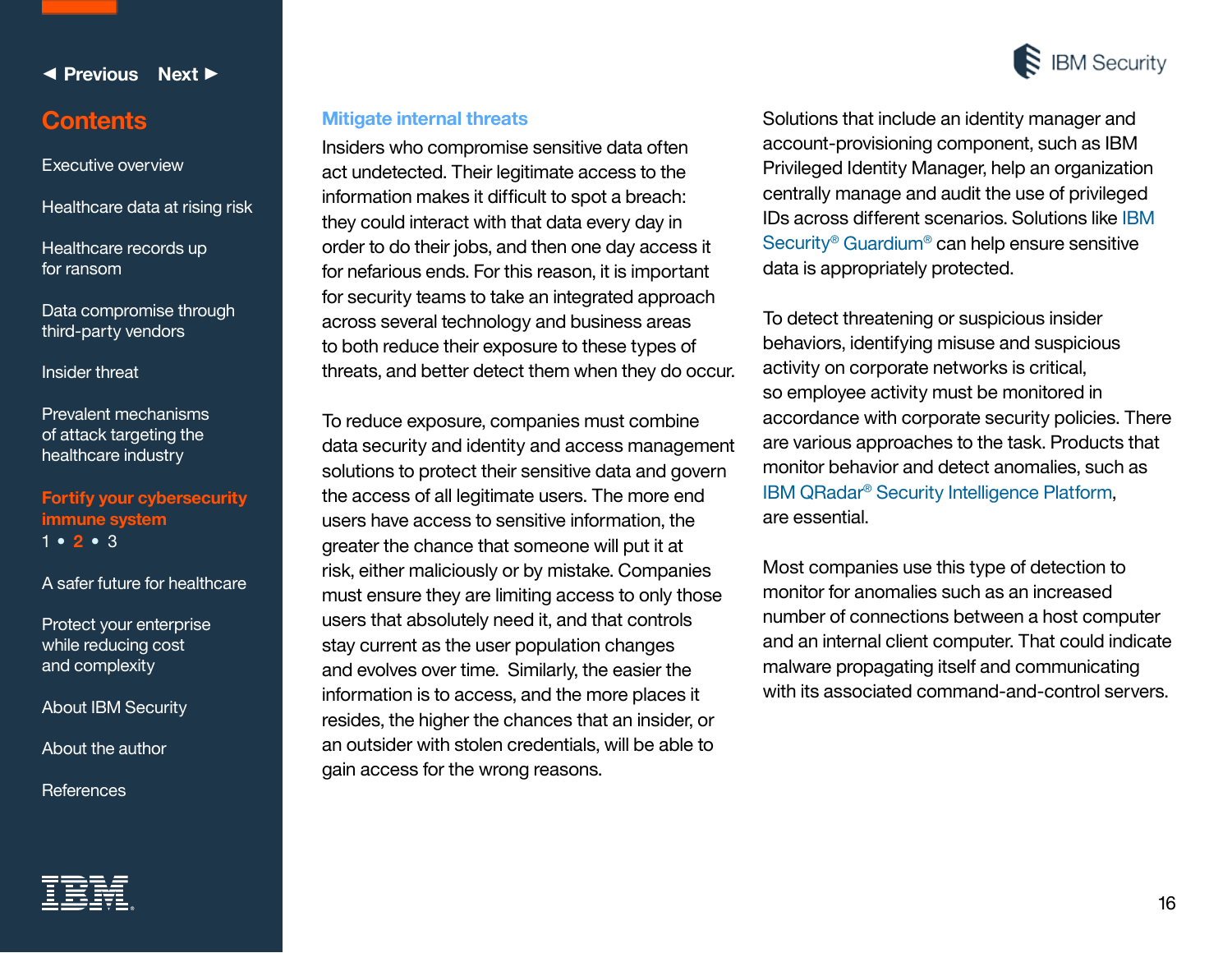

17

#### <span id="page-16-0"></span>◀ **[Previous](#page-15-0) [Next](#page-17-0)** ▶

#### **Contents**

[Executive overview](#page-1-0)

[Healthcare data at rising risk](#page-3-0)

[Healthcare records up](#page-5-0)  for ransom

[Data compromise through](#page-6-0)  third-party vendors

[Insider threat](#page-9-0) 

[Prevalent mechanisms](#page-10-0)  of attack targeting the healthcare industry

#### **[Fortify your cybersecurity](#page-14-0)  immune system**  $1 \cdot 2 \cdot 3$  $1 \cdot 2 \cdot 3$  $1 \cdot 2 \cdot 3$  $1 \cdot 2 \cdot 3$

#### **A safer future for healthcare**

[Protect your enterprise](#page-17-0)  while reducing cost and complexity

[About IBM Security](#page-17-0)

[About the author](#page-18-0)

**[References](#page-19-0)** 

For these technologies to work well together and protect an organization from insider threats, they must be coupled with the right security expertise to address any security gaps insiders might exploit. For organizations that don't have the skills in-house, or for those who want to find a manageable way to get started, an IBM Security Services engagement, such as [IBM identity and](http://www-03.ibm.com/security/services/identity-and-access-management-services/)  [access management services](http://www-03.ibm.com/security/services/identity-and-access-management-services/) for insider threat protection, can provide the business and security experience to help evaluate intelligence, draw more meaningful conclusions and prepare for next steps.

#### **Recent merger or acquisition? Penetration testing services may be needed**

According to one report, "the number of hospital transactions announced in 2015 grew 18 percent compared with 2014 and 70 percent compared with 2010."<sup>37</sup> Challenges resulting from mergers and acquisitions go beyond integrating leadership and aligning operational efficiencies. One that may be overlooked is proper consideration of the safety and security of record storage strategies during integration of the merged organizations' EHRs and information systems. In one incident, a security breach in a practice went undiscovered until after the sale, when the new owners' IT personnel discovered the unauthorized access.<sup>38</sup> From small private practice acquisitions to large hospital mergers, IT security must be part of the process.

#### **A safer future for healthcare**

We have seen that the healthcare industry is a leaky vessel in a stormy sea. Change and expansion are moving faster than protection and security, and attacks are far outpacing defense. That must change, because the threat is extreme. Putting it one way, making your healthcare organization compliant and secure can help minimize your risk exposure and reduce the potential impact from all threats. Putting it another way, your inattention to cybersecurity is dangerous to your patients' financial health and physical welfare, even their lives.

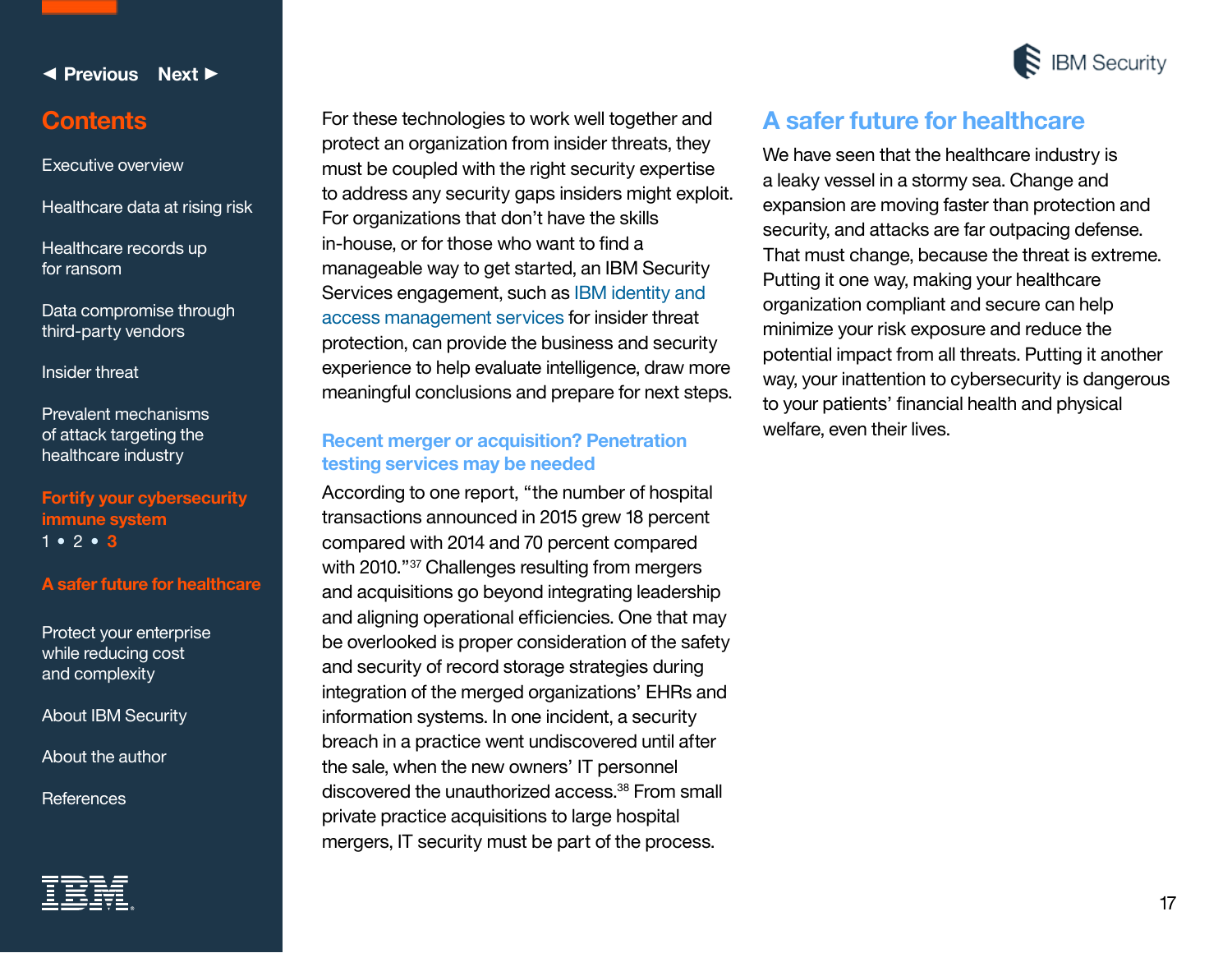

#### <span id="page-17-0"></span>**Contents**

[Executive overview](#page-1-0)

[Healthcare data at rising risk](#page-3-0)

[Healthcare records up](#page-5-0)  for ransom

[Data compromise through](#page-6-0)  third-party vendors

[Insider threat](#page-9-0) 

[Prevalent mechanisms](#page-10-0)  of attack targeting the healthcare industry

[Fortify your cybersecurity](#page-14-0)  immune system

[A safer future for healthcare](#page-16-0)

**Protect your enterprise while reducing cost and complexity**

**About IBM Security**

[About the author](#page-18-0)

**[References](#page-19-0)** 

#### **Protect your enterprise while reducing cost and complexity**

From infrastructure, data and application protection to cloud and managed security services, [IBM](http://www.ibm.com/security/services)  [Security Services](http://www.ibm.com/security/services) has the expertise to help safeguard your company's critical assets. We protect some of the most sophisticated networks in the world and employ some of the best minds in the business.

IBM offers services to help you optimize your security program, stop advanced threats, protect data and safeguard cloud and mobile. [Security](http://www.ibm.com/security/services/security-intelligence-operations-center-consulting/index.html)  [Intelligence Operations and Consulting Services](http://www.ibm.com/security/services/security-intelligence-operations-center-consulting/index.html) can assess your security posture and maturity against best practices in security. With [IBM](http://www-03.ibm.com/security/services/xforce-incident-response-and-intelligence.html)  [X-Force Incident Response and Intelligence](http://www-03.ibm.com/security/services/xforce-incident-response-and-intelligence.html) [Services](http://www-03.ibm.com/security/services/xforce-incident-response-and-intelligence.html), IBM experts proactively hunt and respond to threats, and apply the latest threat intelligence before breaches occur. With [IBM](http://www-03.ibm.com/security/services/managed-security-services/index.html) [Managed Security Services](http://www-03.ibm.com/security/services/managed-security-services/index.html), you can take advantage of industry-leading tools, security intelligence and expertise that will help you improve your security posture—often at a fraction of the cost of in-house security resources.

#### **About IBM Security**

[IBM Security](http://www.ibm.com/security/) offers one of the most advanced and integrated portfolios of enterprise security products and services. The portfolio, supported by world-renowned [IBM X-Force](http://www.ibm.com/security/xforce/) research, provides security intelligence to help organizations holistically protect their people, infrastructures, data and applications, offering solutions for identity and access management, database security, application development, risk management, endpoint management, network security and more. IBM operates one of the world's broadest security research, development and delivery organizations, holding more than 3,500 security patents and processing upwards of 1 trillion security events every month for more than 4,500 clients across 133 countries.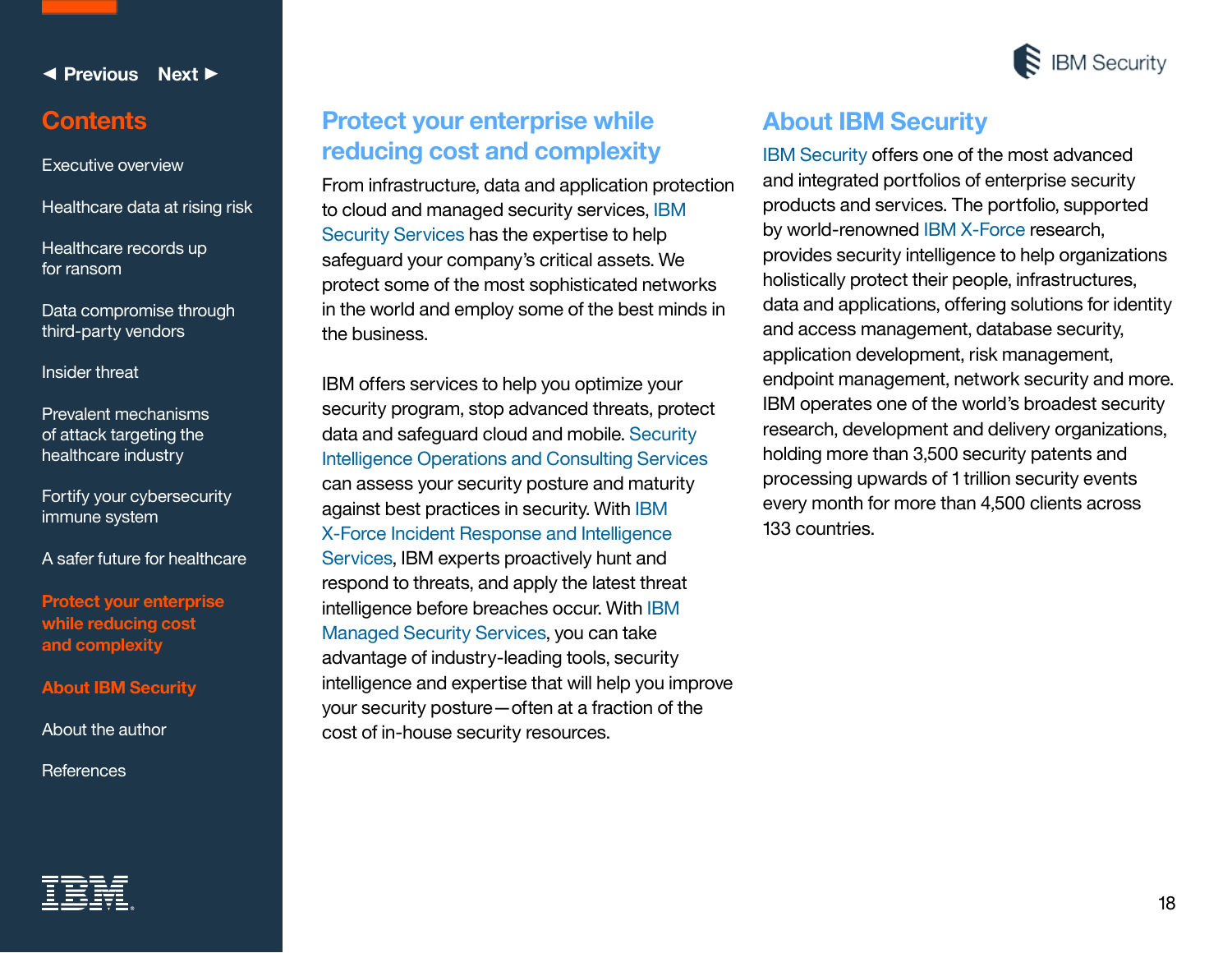

#### <span id="page-18-0"></span>**Contents**

#### [Executive overview](#page-1-0)

[Healthcare data at rising risk](#page-3-0)

[Healthcare records up](#page-5-0)  for ransom

[Data compromise through](#page-6-0)  third-party vendors

[Insider threat](#page-9-0) 

[Prevalent mechanisms](#page-10-0)  of attack targeting the healthcare industry

[Fortify your cybersecurity](#page-14-0)  immune system

[A safer future for healthcare](#page-16-0)

[Protect your enterprise](#page-17-0)  while reducing cost and complexity

[About IBM Security](#page-17-0)

**About the author**

**[References](#page-19-0)** 

#### **About the author**

Michelle Alvarez, a Threat Researcher and Editor for IBM Managed Security Services, brings more than 10 years of industry experience to her



role. Michelle is responsible for researching and analyzing security trends and developing and editing security and threat mitigation thought leadership papers. She joined IBM through the Internet Security Services (ISS) acquisition in 2006. At ISS she served as an analyst and contributed to the development of the X-Force Database, one of the world's most comprehensive threats and vulnerabilities database. For many years, Michelle played an important operational role within the Information Technology-Information Sharing and Analysis Center (IT-ISAC), a non-profit, limited liability corporation formed by members within the information technology sector. She is a regular contributor to the IBM-sponsored security blog, SecurityIntelligence.com, and has her master's degree in information technology.

## **Contributors**

Scott Craig – Threat Researcher, IBM Security Limor S. Kessem – Executive Security Advisor, IBM Security

Jason Kravitz – X-Force Research and Techline Pre-Sales Support

Laurène Hummer – Global Portfolio Marketing, Security Services, Identity and Access Management

#### **For more information**

To learn more about the IBM Security portfolio, please contact your IBM representative or IBM Business Partner, or visit: **[ibm.com](http://www.ibm.com/security)**/security

For more information on security services, visit: **ibm.com**[/security/services](http://www.ibm.com/security/services)

Follow [@IBMSecurity](http://twitter.com/@IBMSecurity) on Twitter or visit the [IBM](https://securityintelligence.com/)  [Security Intelligence blog](https://securityintelligence.com/)

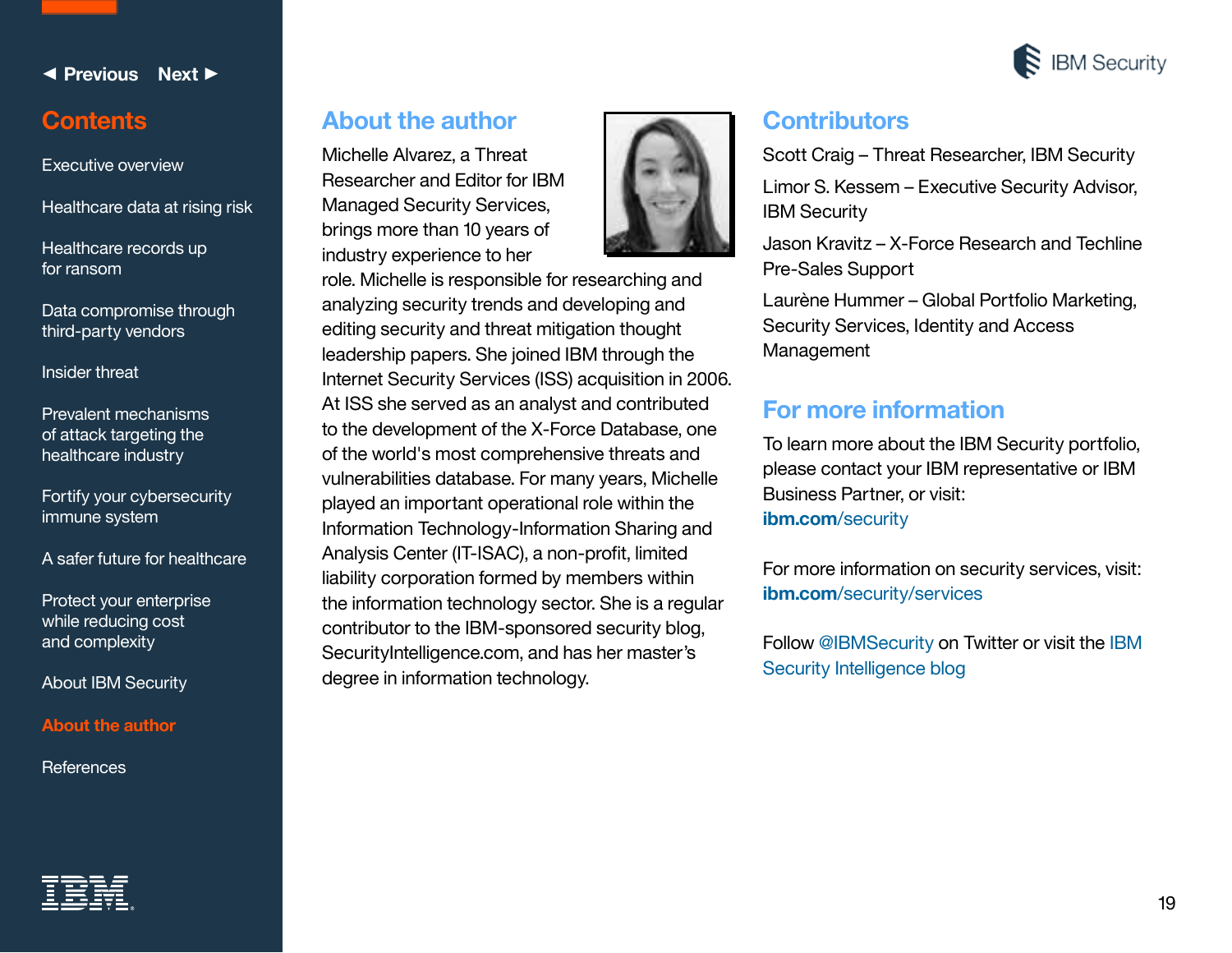

**References**

- *<sup>1</sup> [https://www-01.ibm.com/marketing/iwm/dre/signup?source=mrs](https://www-01.ibm.com/marketing/iwm/dre/signup?source=mrs-form-4574&S_PKG=ov39959)[form-4574&S\\_PKG=ov39959](https://www-01.ibm.com/marketing/iwm/dre/signup?source=mrs-form-4574&S_PKG=ov39959)*
- *<sup>2</sup> [https://ocrportal.hhs.gov/ocr/breach/breach\\_report.jsf](https://ocrportal.hhs.gov/ocr/breach/breach_report.jsf)*
- *<sup>3</sup> [http://www.medicalpracticeinsider.com/news/medical-identity](http://www.medicalpracticeinsider.com/news/medical-identity-fraud-hammers-healthcare)[fraud-hammers-healthcare](http://www.medicalpracticeinsider.com/news/medical-identity-fraud-hammers-healthcare)*
- *<sup>4</sup> [https://dashboard.healthit.gov/evaluations/data-briefs/hospitals](https://dashboard.healthit.gov/evaluations/data-briefs/hospitals-patient-engagement-electronic-capabilities-2015.php)[patient-engagement-electronic-capabilities-2015.php](https://dashboard.healthit.gov/evaluations/data-briefs/hospitals-patient-engagement-electronic-capabilities-2015.php)*
- *<sup>5</sup> [http://www.clinicalleader.com/doc/overview-of-ehr-systems-in](http://www.clinicalleader.com/doc/overview-of-ehr-systems-in-bric-nations-0001)[bric-nations-0001](http://www.clinicalleader.com/doc/overview-of-ehr-systems-in-bric-nations-0001)*
- *<sup>6</sup> [https://www.infoway-inforoute.ca/en/component/](https://www.infoway-inforoute.ca/en/component/edocman/3152-connecting-patients-for-better-health-2016/view-document?Itemid=101) [edocman/3152-connecting-patients-for-better-health-2016/view](https://www.infoway-inforoute.ca/en/component/edocman/3152-connecting-patients-for-better-health-2016/view-document?Itemid=101)[document?Itemid=101](https://www.infoway-inforoute.ca/en/component/edocman/3152-connecting-patients-for-better-health-2016/view-document?Itemid=101)*
- *<sup>7</sup> [http://www.digitalhealth.gov.au/news-and-events/news/1180](http://www.digitalhealth.gov.au/news-and-events/news/1180-launch-of-the-national-digital-health-strategy-consultation) [launch-of-the-national-digital-health-strategy-consultation](http://www.digitalhealth.gov.au/news-and-events/news/1180-launch-of-the-national-digital-health-strategy-consultation)*
- *<sup>8</sup> [https://securityintelligence.com/ransomware-top-security-threat](https://securityintelligence.com/ransomware-top-security-threat-expected-to-continue-rising-in-2017/)[expected-to-continue-rising-in-2017/](https://securityintelligence.com/ransomware-top-security-threat-expected-to-continue-rising-in-2017/)*
- *<sup>9</sup> [https://securityintelligence.com/news/locky-ransomware-cute](https://securityintelligence.com/news/locky-ransomware-cute-name-ugly-consequences/)[name-ugly-consequences/](https://securityintelligence.com/news/locky-ransomware-cute-name-ugly-consequences/)*
- *<sup>10</sup> [http://www.nzherald.co.nz/wanganui-chronicle/news/article.](http://www.nzherald.co.nz/wanganui-chronicle/news/article.cfm?c_id=1503426&objectid=11594628) [cfm?c\\_id=1503426&objectid=11594628](http://www.nzherald.co.nz/wanganui-chronicle/news/article.cfm?c_id=1503426&objectid=11594628)*
- *<sup>11</sup> [https://www.helpnetsecurity.com/2016/02/26/crypto-ransomware](https://www.helpnetsecurity.com/2016/02/26/crypto-ransomware-hits-german-hospitals/)[hits-german-hospitals/](https://www.helpnetsecurity.com/2016/02/26/crypto-ransomware-hits-german-hospitals/)*
- *<sup>12</sup> [http://www.archersecuritygroup.com/we-would-never-pay-a](http://www.archersecuritygroup.com/we-would-never-pay-a-ransom-hospital-escapes-ransomware/)[ransom-hospital-escapes-ransomware/](http://www.archersecuritygroup.com/we-would-never-pay-a-ransom-hospital-escapes-ransomware/)*
- *<sup>13</sup> [https://www.tripwire.com/state-of-security/latest-security-news/](https://www.tripwire.com/state-of-security/latest-security-news/hollywood-hospital-pays-17000-to-ransomware-attackers/) [hollywood-hospital-pays-17000-to-ransomware-attackers/](https://www.tripwire.com/state-of-security/latest-security-news/hollywood-hospital-pays-17000-to-ransomware-attackers/)*
- *<sup>14</sup> [https://www.databreaches.net/nj-spine-center-saw-no-other](https://www.tripwire.com/state-of-security/latest-security-news/hollywood-hospital-pays-17000-to-ransomware-attackers/)[option-but-to-pay-ransom/](https://www.tripwire.com/state-of-security/latest-security-news/hollywood-hospital-pays-17000-to-ransomware-attackers/)*
- *<sup>15</sup> [http://www.marinij.com/health/20160929/marin-patients-medical](http://www.marinij.com/health/20160929/marin-patients-medical-data-lost-after-cyber-attack)[data-lost-after-cyber-attack](http://www.marinij.com/health/20160929/marin-patients-medical-data-lost-after-cyber-attack)*
- *<sup>16</sup> [https://www.malwarebytes.com/pdf/white-papers/](https://www.malwarebytes.com/pdf/white-papers/UnderstandingTheDepthOfRansomwareIntheUS.pdf) [UnderstandingTheDepthOfRansomwareIntheUS.pdf](https://www.malwarebytes.com/pdf/white-papers/UnderstandingTheDepthOfRansomwareIntheUS.pdf)*
- *<sup>17</sup> [https://exchange.xforce.ibmcloud.com/collection/Ransomware](https://exchange.xforce.ibmcloud.com/collection/Ransomware-tops-the-spam-charts-in-2016-1332816b2536befc46fb600ab51613da)[tops-the-spam-charts-in-2016-1332816b2536befc46fb600ab516](https://exchange.xforce.ibmcloud.com/collection/Ransomware-tops-the-spam-charts-in-2016-1332816b2536befc46fb600ab51613da) [13da](https://exchange.xforce.ibmcloud.com/collection/Ransomware-tops-the-spam-charts-in-2016-1332816b2536befc46fb600ab51613da)*
- *<sup>18</sup> [https://securityintelligence.com/an-evolving-threat-ransomware](https://securityintelligence.com/an-evolving-threat-ransomware-in-2017/)[in-2017/](https://securityintelligence.com/an-evolving-threat-ransomware-in-2017/)*
- *<sup>19</sup> [https://blog.malwarebytes.org/security-world/2016/03/canadian](https://blog.malwarebytes.org/security-world/2016/03/canadian-hospital-serves-ransomware-via-hacked-website/)[hospital-serves-ransomware-via-hacked-website/](https://blog.malwarebytes.org/security-world/2016/03/canadian-hospital-serves-ransomware-via-hacked-website/)*
- *<sup>20</sup> [https://dashboard.healthit.gov/quickstats/pages/FIG-Vendors-of-](https://dashboard.healthit.gov/quickstats/pages/FIG-Vendors-of-EHRs-to-Participating-Professionals.php)[EHRs-to-Participating-Professionals.php](https://dashboard.healthit.gov/quickstats/pages/FIG-Vendors-of-EHRs-to-Participating-Professionals.php)*
- *<sup>21</sup> [http://www.nbcnews.com/tech/security/medical-informatics](http://www.nbcnews.com/tech/security/medical-informatics-engineering-hack-exposed-data-3-9-million-people-n403351)[engineering-hack-exposed-data-3-9-million-people-n403351](http://www.nbcnews.com/tech/security/medical-informatics-engineering-hack-exposed-data-3-9-million-people-n403351)*
- *<sup>22</sup> <https://www.mieweb.com/notice>*
- *<sup>23</sup> [https://www.databreaches.net/264000-and-counting-hack-of](https://www.databreaches.net/264000-and-counting-hack-of-ehremr-vendor-leaves-clients-scrambling/)[ehremr-vendor-leaves-clients-scrambling/](https://www.databreaches.net/264000-and-counting-hack-of-ehremr-vendor-leaves-clients-scrambling/)*
- *<sup>24</sup> [http://www.databreaches.net/22000-dental-patients-info](http://www.databreaches.net/22000-dental-patients-info-exposed-on-unsecured-eaglesoft-ftp-server/)[exposed-on-unsecured-eaglesoft-ftp-server/](http://www.databreaches.net/22000-dental-patients-info-exposed-on-unsecured-eaglesoft-ftp-server/)*
- *<sup>25</sup> [https://www.databreaches.net/bon-secours-notifies-655000](https://www.databreaches.net/bon-secours-notifies-655000-patients-that-vendor-error-exposed-patient-info-on-internet/) [patients-that-vendor-error-exposed-patient-info-on-internet/](https://www.databreaches.net/bon-secours-notifies-655000-patients-that-vendor-error-exposed-patient-info-on-internet/)*
- *<sup>26</sup> <http://www.himssehra.org/ASP/codeofconduct.asp>*
- *<sup>27</sup> <http://www.globaltimes.cn/content/977702.shtml>*
- *<sup>28</sup> [http://www.careersinfosecurity.com/laptop-breach-may-affect-](http://www.careersinfosecurity.com/laptop-breach-may-affect-400000-prisoners-a-9173)[400000-prisoners-a-9173](http://www.careersinfosecurity.com/laptop-breach-may-affect-400000-prisoners-a-9173)*
- *<sup>29</sup> [http://www.intelligenceinsoftware.com/featur/feature/it\\_software\\_](http://www.intelligenceinsoftware.com/featur/feature/it_software_strategy/lost_laptop/index.html#.WG_OBH2WLmM) [strategy/lost\\_laptop/index.html#.WG\\_OBH2WLmM](http://www.intelligenceinsoftware.com/featur/feature/it_software_strategy/lost_laptop/index.html#.WG_OBH2WLmM)*
- *3[0 http://www.prnewswire.com/news-releases/cyber-security](http://www.prnewswire.com/news-releases/cyber-security-awareness-report-from-wombat-security-reveals-knowledge-gaps-that-pose-major-enterprise-end-user-security-risks-300321366.html)[awareness-report-from-wombat-security-reveals-knowledge](http://www.prnewswire.com/news-releases/cyber-security-awareness-report-from-wombat-security-reveals-knowledge-gaps-that-pose-major-enterprise-end-user-security-risks-300321366.html)[gaps-that-pose-major-enterprise-end-user-security](http://www.prnewswire.com/news-releases/cyber-security-awareness-report-from-wombat-security-reveals-knowledge-gaps-that-pose-major-enterprise-end-user-security-risks-300321366.html)[risks-300321366.html](http://www.prnewswire.com/news-releases/cyber-security-awareness-report-from-wombat-security-reveals-knowledge-gaps-that-pose-major-enterprise-end-user-security-risks-300321366.html)*
- *<sup>31</sup> <https://capec.mitre.org/data/definitions/1000.html>*
- *<sup>32</sup> <http://capec.mitre.org/data/definitions/255.html>*
- *<sup>33</sup> <http://capec.mitre.org/data/definitions/223.html>*
- *<sup>34</sup> <http://capec.mitre.org/data/definitions/210.html>*
- *35[http://www.insurancejournal.com/news/national/2015/02/10/](http://www.insurancejournal.com/news/national/2015/02/10/357051.htm) [357051.htm](http://www.insurancejournal.com/news/national/2015/02/10/357051.htm)*
- *<sup>36</sup> <http://capec.mitre.org/data/definitions/225.html>*
- *<sup>37</sup> [https://www.kaufmanhall.com/software/news-detail/hospital](https://www.kaufmanhall.com/software/news-detail/hospital-merger-and-acquisition-activity-up-sharply-in-2015-according-to-kaufman-hall-analysis)[merger-and-acquisition-activity-up-sharply-in-2015-according-to](https://www.kaufmanhall.com/software/news-detail/hospital-merger-and-acquisition-activity-up-sharply-in-2015-according-to-kaufman-hall-analysis)[kaufman-hall-analysis](https://www.kaufmanhall.com/software/news-detail/hospital-merger-and-acquisition-activity-up-sharply-in-2015-according-to-kaufman-hall-analysis)*
- *<sup>38</sup> [https://www.databreaches.net/laser-dermatologic-surgery-center](https://www.databreaches.net/laser-dermatologic-surgery-center-notifies-31000-of-possible-phi-compromise/)[notifies-31000-of-possible-phi-compromise/](https://www.databreaches.net/laser-dermatologic-surgery-center-notifies-31000-of-possible-phi-compromise/)*



#### <span id="page-19-0"></span>**Contents**

[Executive overview](#page-1-0)

[Healthcare data at rising risk](#page-3-0)

[Healthcare records up](#page-5-0)  for ransom

[Data compromise through](#page-6-0)  third-party vendors

[Insider threat](#page-9-0) 

[Prevalent mechanisms](#page-10-0)  of attack targeting the healthcare industry

[Fortify your cybersecurity](#page-14-0)  immune system

[A safer future for healthcare](#page-16-0)

[Protect your enterprise](#page-17-0)  while reducing cost and complexity

[About IBM Security](#page-17-0)

[About the author](#page-18-0)

**References**